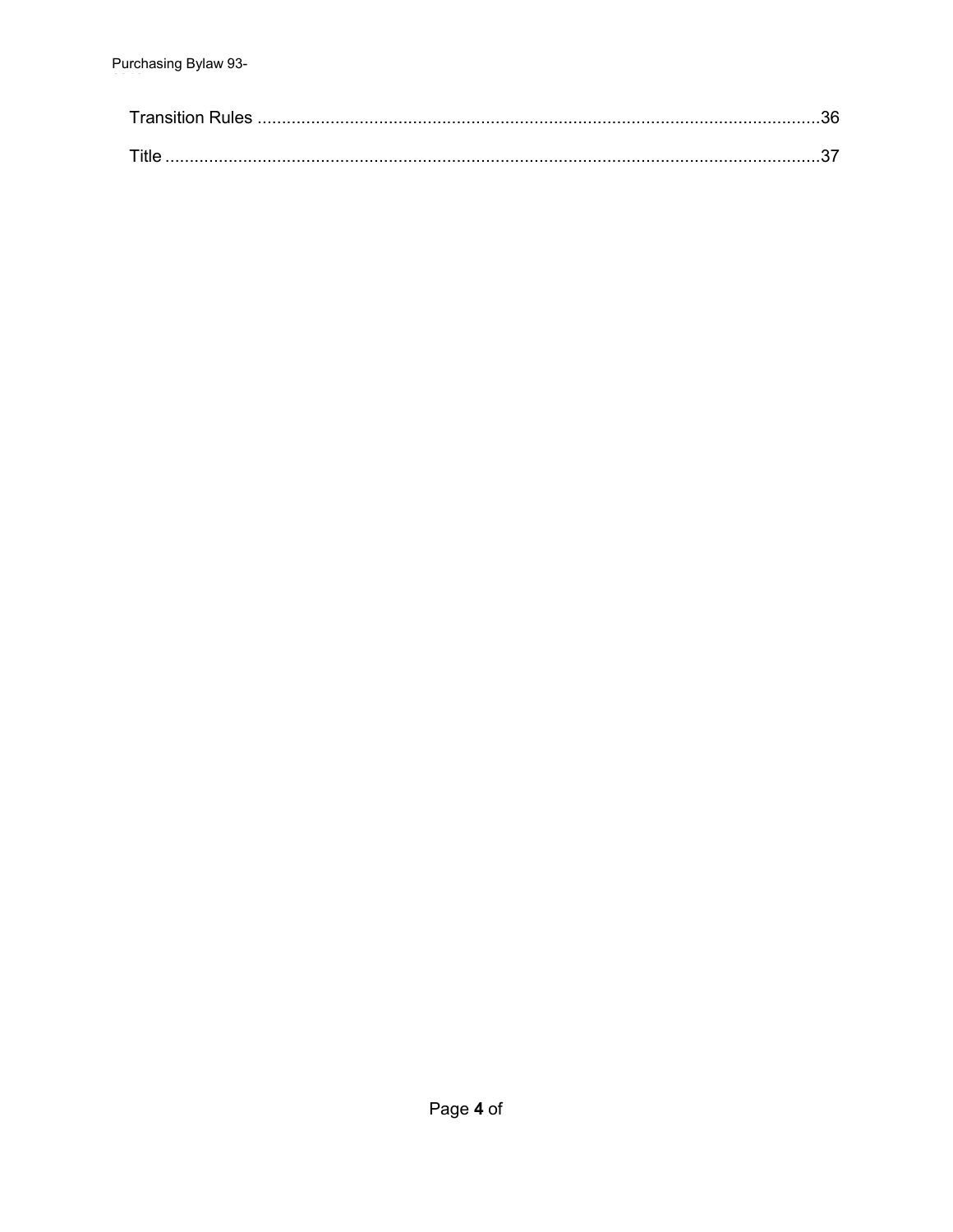# **Part I - Ethical Considerations and Purchasing**

**Goals**

### <span id="page-4-1"></span><span id="page-4-0"></span>**Ethical Considerations**

- 1. The City adopts the tenets of:
	- a. the Code of Ethics adapted from the Ontario Public Buyer's Association; and,
	- b. the Ontario Broader Public Sector Supply Chain Code of

Ethics in the performance of its Purchasing function.

### <span id="page-4-2"></span>**Purchasing Goals**

- 2. The City strives to meet and balance the following goals:
	- **(a) Efficiency:** MaintaintheflowofgoodsandservicestomeettheCity'sneedsoverboth the short and long term in the most cost effective manner possible.
	- **(b) Quality and Value:** Obtain Best Value for money.
	- **(c) Honesty:** Ensure Purchasing is undertaken with fairness, honesty and integrity, avoiding even the appearance of impropriety.
	- **(d) Openness:** Ensure equal access to Suppliers to opportunities to benefit from the expenditure of tax dollars by the City.
	- **(e) Transparency:** Ensure that Purchasing is undertaken in accordance with policies and procedures that are accessible to and understandable by all.
	- **(f) Accountability:** Maintain accountability through the ongoing exercise of openness and transparency.
	- **(g) Improvement:** Create an environment of continuous improvement by reducing costs, improving quality and stimulating innovation.
	- **(h) Environmental Responsibility**: Encourage the procurement of "green" goods wherever possible within the context of Best Value.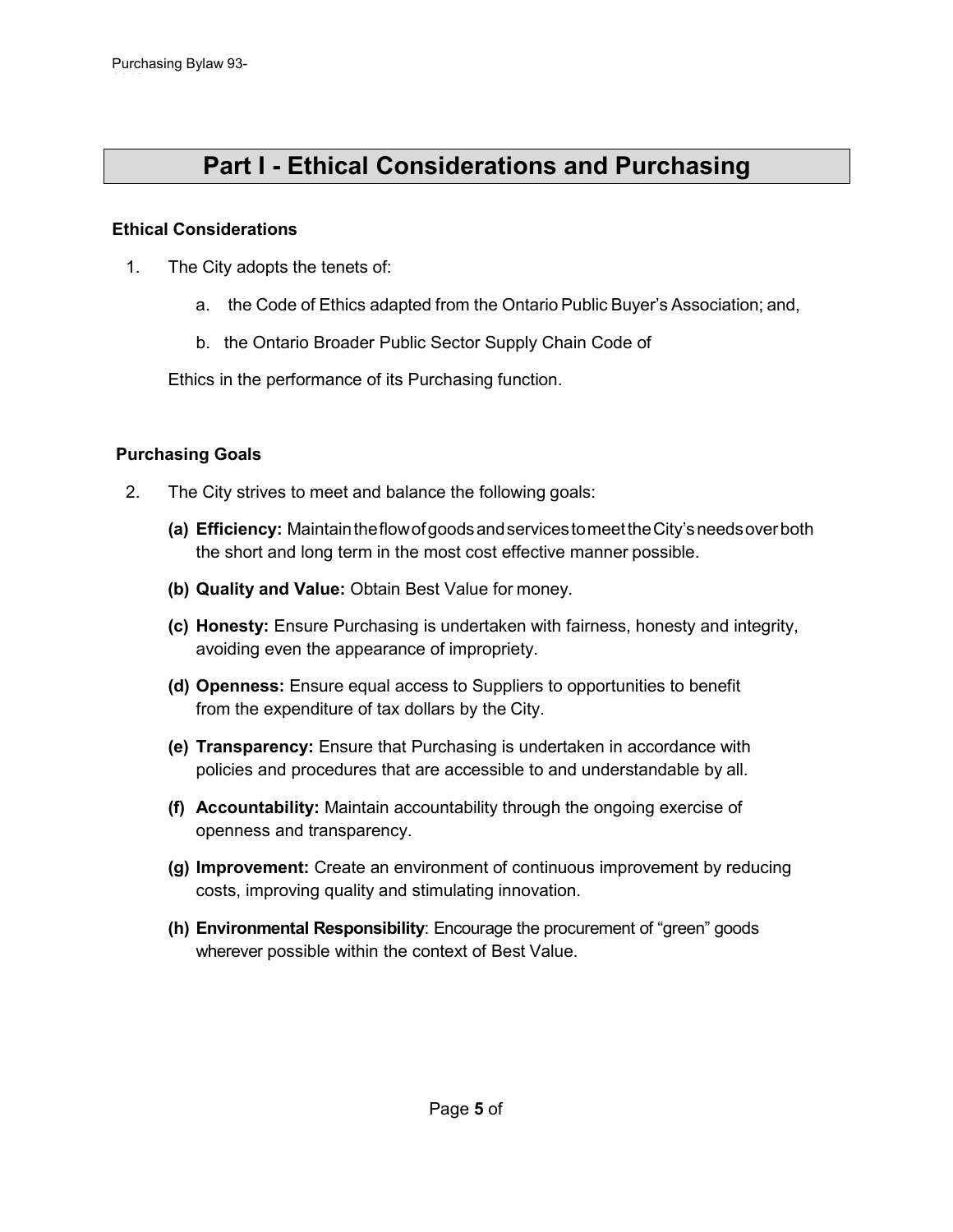# **Part II - Interpretation**

### <span id="page-5-0"></span>**Definitions**

3. In this Bylaw, the following words will have the following meanings:

| "Award":           | When a Submission is formally accepted by the City, either by<br>Council or by delegated authority as permitted in this Bylaw.                                                                                                                                                                             |
|--------------------|------------------------------------------------------------------------------------------------------------------------------------------------------------------------------------------------------------------------------------------------------------------------------------------------------------|
| "BestValue"        | Approach that aims to deliver products and services with a lower Total<br>Life Cycle Cost while maintaining a high standard (optimal balance of<br>performance and cost).                                                                                                                                  |
| "Bid Documents"    | City documents used in connection with a Purchasing process including<br>but not limited to RFTs, RFPs and RFQs.                                                                                                                                                                                           |
| "Bid Security"     | Security to ensure that the successful Supplier on a Solicitation<br>enters into a Contract with the City.                                                                                                                                                                                                 |
| "Blanket Contract" | A form of Contract requiring a Supplier to supply Deliverables on an "as<br>required" basis under prearranged terms and conditions, including pricing, over<br>the term of the Contract.                                                                                                                   |
| "Board"            | An entity independent of the City, but recognized by Council as an<br>agency which may take advantage of the City's purchasing power or process,<br>inaccordance with this Bylaw. Without limiting the generality of the<br>foregoing, the Windsor Police Services Board shall be considered a<br>"Board". |
| Officer/CAO"       | "Chief Administrative The City's chief administrative officer.                                                                                                                                                                                                                                             |
| "City"             | The Corporation of the City of Windsor.                                                                                                                                                                                                                                                                    |
| "City Solicitor"   | The City's city solicitor.                                                                                                                                                                                                                                                                                 |
| "City Website"     | The City's website at http://www.citywindsor.ca.                                                                                                                                                                                                                                                           |
| "Closing Date"     | The place, date and time set by the Bid Documents for receipt of Responses                                                                                                                                                                                                                                 |

**"CLTMember"** A member of the City's Leadership Team reporting directly to the CAO.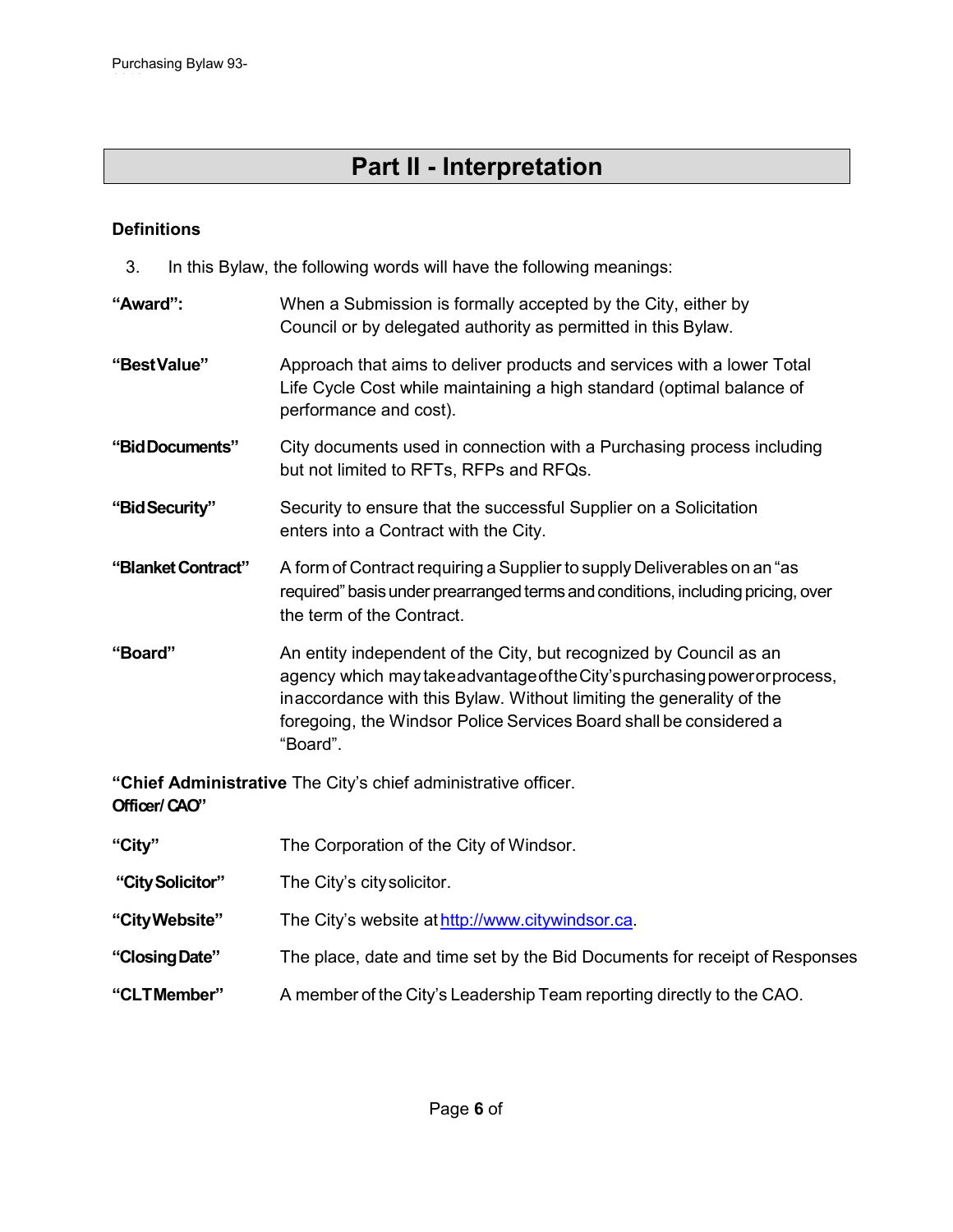- **"ConflictofInterest"** A situation in which the personal interests of Employees, Cityengaged Consultants or Suppliers, as the case may be, come into conflict or appear to come into conflict with the interests of the City. **"ConsultingServices"** The supply of expertise or strategic advice that is presented for consideration and decision-making, or the guidance of execution of a specific project or undertaking and includes professional services such as engineering and architecture. **"Construction"** Construction, reconstruction, demolition, repair or renovation of a building, structure or other civil engineering or architectural work and includes site preparation, excavation, drilling, seismic investigation, the supply of products and materials, the supply of equipment and machinery if they are included in and incidental to the construction, and the installation and repair of fixtures of a building, structure or other work, but does not include Consulting Services related to the Construction unless they are specifically included in the Purchase. **"Contract"** A document to evidence an agreement for the purchase of Deliverables, and includes both a Purchase Order and a Formal Agreement. "Council" City Council. **"Deliverable"** The Good, Service or Construction being purchased. **"Department"** An area of operation of the City as defined by its organizational charts. **"DepartmentHead"** The designated lead of a City Department responsible for direction and operation of a Department. **"Designate"** An individual duly appointed to act on behalf of the authorized authority. **"DesignatedOfficial"** The head of the administrative function of any Board. **"Disposal"** The transfer of ownership of Property by the City by sale, trade in, donation, alternative use or destruction. **"Emergency"** Has the meaning given in section 105. **"Employee"** An employee of the City. **"EvaluationTeam"** Individuals designated to evaluate Responses and make Award recommendations in accordance with this Bylaw.
- **"FairMarketValue"** The price that would be agreed to in an open and unrestricted market between knowledgeableandwillingpartiesdealingatarm'slength,fully informedand under no compulsion to transact.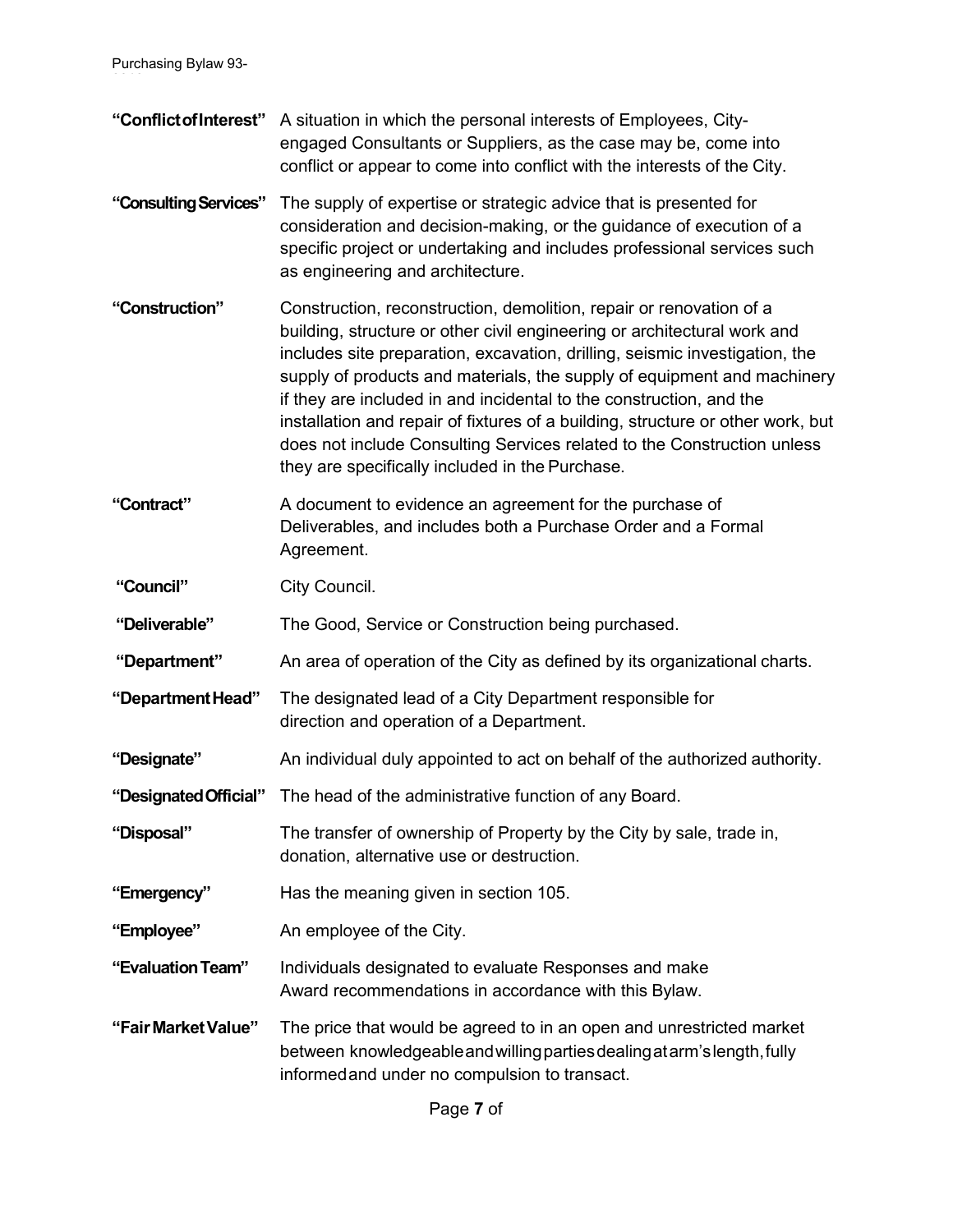|                                                                 | "Formal Agreement" A written Contract for the purchase of a Deliverable, executed by the<br>City and the Supplier.                                                                                                                                                                                                                                 |
|-----------------------------------------------------------------|----------------------------------------------------------------------------------------------------------------------------------------------------------------------------------------------------------------------------------------------------------------------------------------------------------------------------------------------------|
| "Goods"                                                         | Any moveable property, including the costs of installing, maintaining or<br>manufacturing such moveable property, including raw materials,<br>products, equipment and other physical objects of every kind and<br>description, whether in solid, liquid, gaseous or electronic form, unless<br>they are purchased in connection with Construction. |
| "Manager of<br><b>Purchasing and</b><br><b>Risk Management"</b> | The City's Manager of Purchasing and Risk Management; or, in his or her<br>absence, the City Solicitor.                                                                                                                                                                                                                                            |
| "Mayor"                                                         | The City's Mayor.                                                                                                                                                                                                                                                                                                                                  |
| "Prequalification"                                              | A request for supplier qualification or RFSQ, a process used to gather<br>information on supplier capabilities and qualifications with the intent of<br>creating a list of prequalified suppliers for subsequent participation in an<br>invitational RFT or RFP.                                                                                   |
| "Property"                                                      | Includes furniture, vehicles, equipment and stock.                                                                                                                                                                                                                                                                                                 |
| "Purchase"                                                      | The acquisition of Deliverables by any means, including rental and<br>leasing, and the functions that pertain to the acquisition of Deliverables,<br>and "Purchasing" shall have a corresponding meaning.                                                                                                                                          |
| "Purchasing Card"                                               | A card issued in accordance with the City's Purchasing card Policies<br>and Procedures for the purchase of Deliverables.                                                                                                                                                                                                                           |
| "Purchasing<br>Department"                                      | The division of the Office of the City Solicitor charged with carrying out the<br>Purchasing function.                                                                                                                                                                                                                                             |
|                                                                 | "Purchase Order/PO" A standard Contract issued by the City to a Supplier to evidence an<br>agreement for the purchase of Deliverables.                                                                                                                                                                                                             |
| "Purchase Price"                                                | The amount payable by the City for a Deliverable pursuant to a Contract.                                                                                                                                                                                                                                                                           |
| "Response"                                                      | A response to a Solicitation.                                                                                                                                                                                                                                                                                                                      |
| "RFEI"                                                          | A request for expression of interest, a process used to gather<br>information on Supplier interest in an opportunity, or information on<br>Supplier capabilities and qualifications. An RFEI does not create a<br>binding relationship between the City and any Supplier.                                                                          |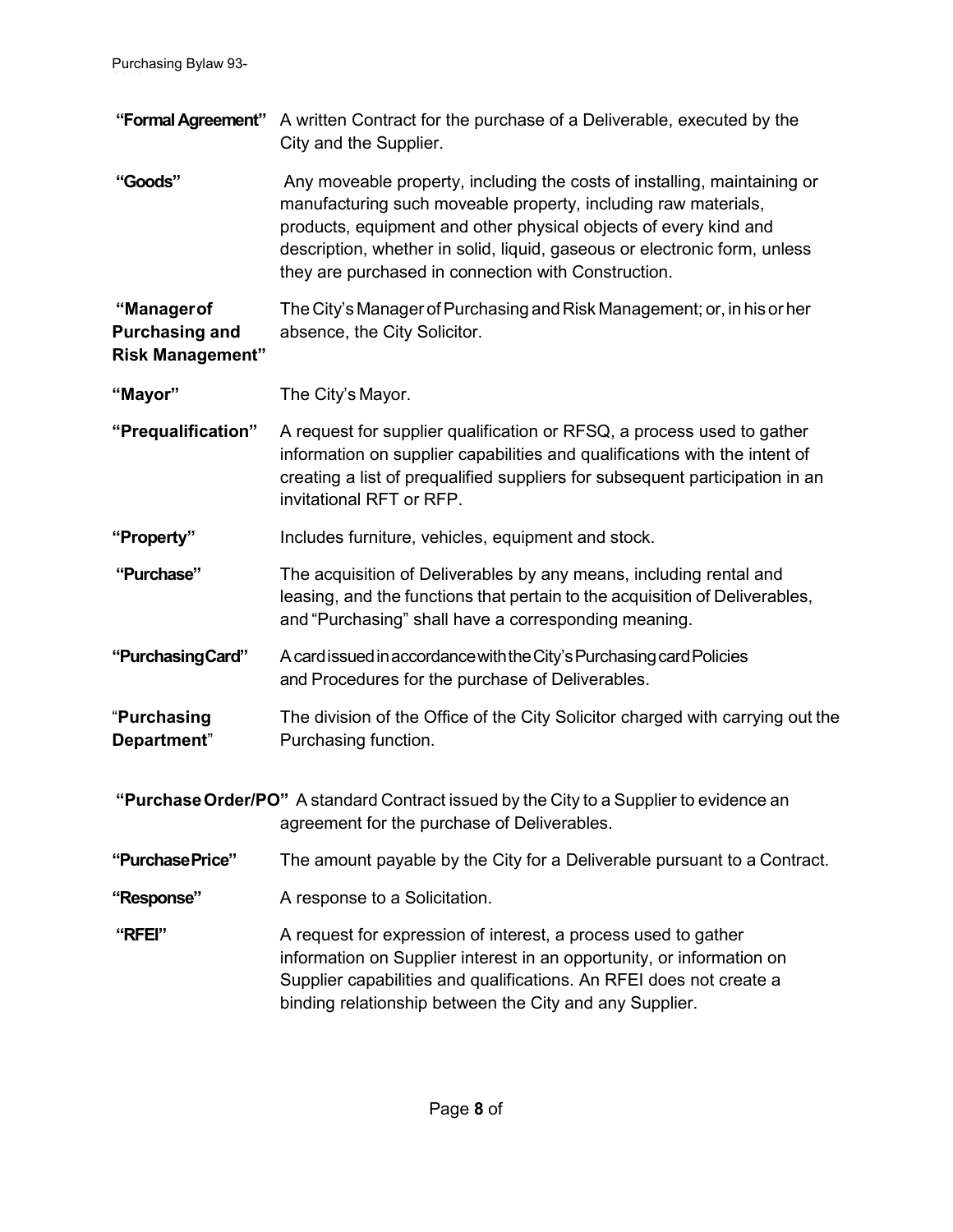Purchasing Bylaw 93-

| "RFI"            | A request for information, a process used to research which products and<br>services are available, scope out business requirements, and/or estimate<br>project cost. An RFI does not create a binding relationship between the<br>City and any Supplier.                                                            |
|------------------|----------------------------------------------------------------------------------------------------------------------------------------------------------------------------------------------------------------------------------------------------------------------------------------------------------------------|
| "RFP"            | A request for proposal, a process in which a need is identified, but the<br>method by which it will be achieved is not necessarily prescribed at the<br>outset and price is not the only evaluation criterion.                                                                                                       |
| "RFQ"            | Request for quotations, including formal and informal quotations,<br>but not including RFPs or RFTs.                                                                                                                                                                                                                 |
| "RFT"            | Request for tender, a process to request supplier responses to supply<br>Deliverables in compliance with stated requirements, performance<br>specifications and terms and conditions and evaluation is made solely<br>on price.                                                                                      |
| "Roster List"    | List of Suppliers who will be permitted to participate in certain non-<br>competitive Contracts anticipated to be required on a regular basis in the<br>future.                                                                                                                                                      |
| "Services"       | Intangible products not having a physical presence.                                                                                                                                                                                                                                                                  |
| within           | "Small Purchase Order A Contract used for the purchase of Deliverables up to \$5,000, valid only                                                                                                                                                                                                                     |
| /SPO"            | Ontario.                                                                                                                                                                                                                                                                                                             |
| "Sole Source"    | The Purchase of Deliverables by non-competitive means for the<br>reasons described in section 111.                                                                                                                                                                                                                   |
| "Solicitation"   | Formal RFQ, RFT, RFP, RFI, RFEI issued by the City                                                                                                                                                                                                                                                                   |
| "Specifications" | Description of the physical or functional characteristics or the nature of a<br>supply, service, equipment or construction item and may include<br>requirements for inspection, testing, or preparing a Deliverable, and may<br>also include drawings or samples or other means of illustrating the<br>requirements. |
| "Supplier"       | A person, corporation or other entity that responds or intends to<br>respond to a Solicitation or provides Deliverables to the City including<br>but not limited to contractors, consultants, suppliers, service<br>organizations.                                                                                   |
|                  | "Total Life Cycle Cost" An estimate or calculation that consider all direct and indirect costs of                                                                                                                                                                                                                    |
|                  | a Deliverable over its useful life, from acquisition to disposal including<br>Contract Prices, implementation costs, upgrades, carrying costs,<br>Page 9 of                                                                                                                                                          |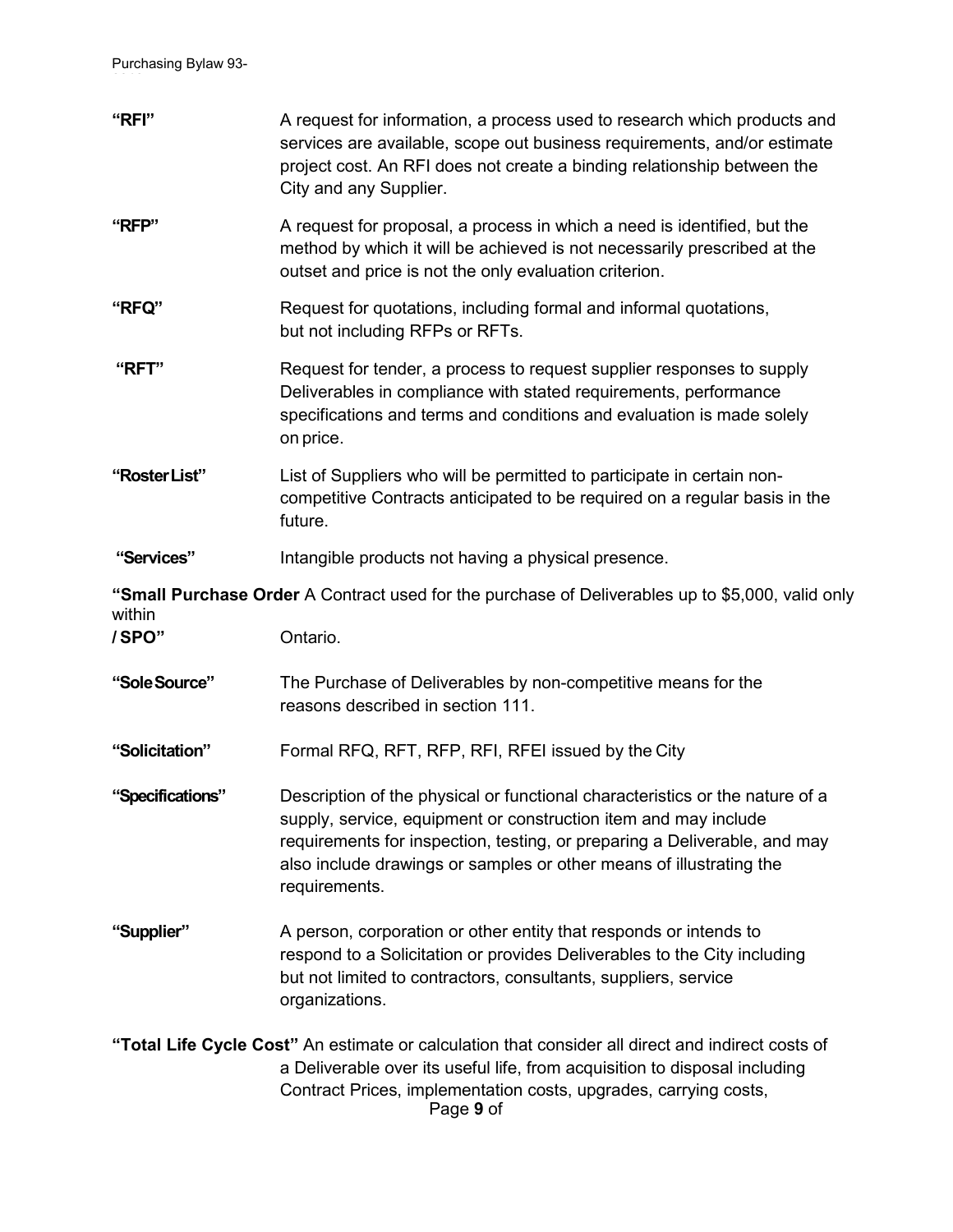maintenance contracts, support contracts, licence fees and disposal costs.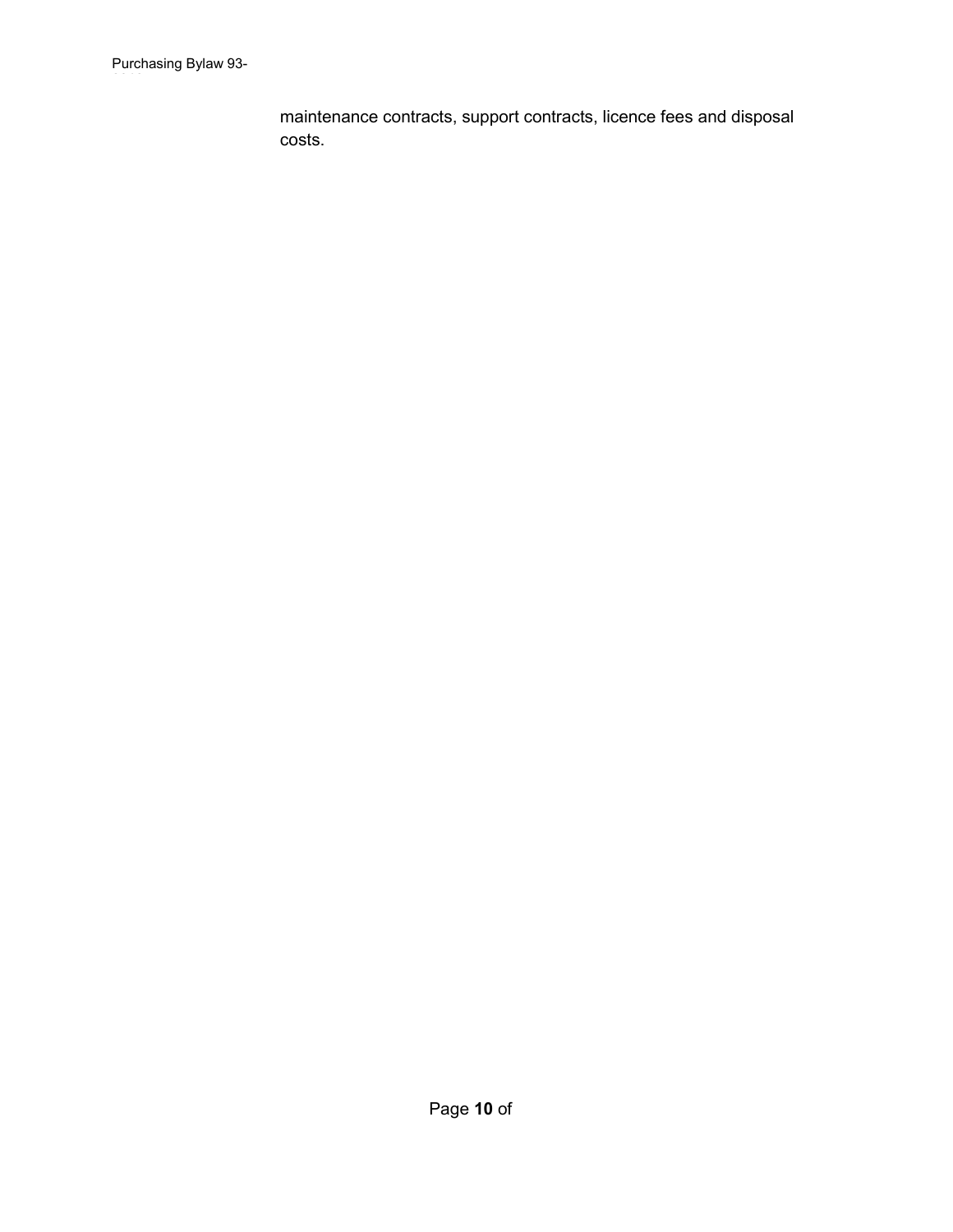**"TradeAgreements"** Annex 502.4 to the *Agreement on Internal Trade* and *Agreement on opening of Public Procurement for Ontario and Quebec* as amended or superseded from time to time.

### <span id="page-10-2"></span>**Interpretation**

- 4. Unless the context requires otherwise, use of the singular also implies the plural, and vice versa.
- 5. Whenever the words "include","includes" or"including" or other similar terms are used in this Bylaw, they are deemed to be followed by the words "without limitation."
- 6. Any reference in this Bylaw to any statute or any section of a statute shall, unless expressly stated, be deemed to be reference to the statute as amended, restated or re-enacted from time to time. Any reference to a Bylaw or City policy shall be deemed to be a reference to the most current state of the Bylaw or City policy and any replacement Bylaw or policy.
- 7. All dollar amounts are expressed in this Bylaw are in Canadian dollars.
- 8. Any reference to a day refers to a calendar day.
- 9. Any headings in this Bylaw are non-binding and are intended for explanatory purposes only and are not to be considered or taken into account in construing or interpreting this Bylaw.
- 10. All solicitations and processes under this Bylaw shall be conducted in English.

### **Part III - Application**

### <span id="page-10-1"></span><span id="page-10-0"></span>**Application**

- 11. This Bylaw applies to all Purchasing activities carried out by the City and any Board using this Bylaw with the exception of :
	- a. those Purchasing activities set out in Schedule A;
	- b. the Purchase or Disposal of Deliverables where the laws of Ontario or Canada require the Purchase or Disposal to be carried out in some manner other than by this Bylaw; and,
	- c. a circumstance in which Council directs by Council Resolution that the Purchase or Disposal of Deliverables shall be carried out in some manner other than by this Bylaw.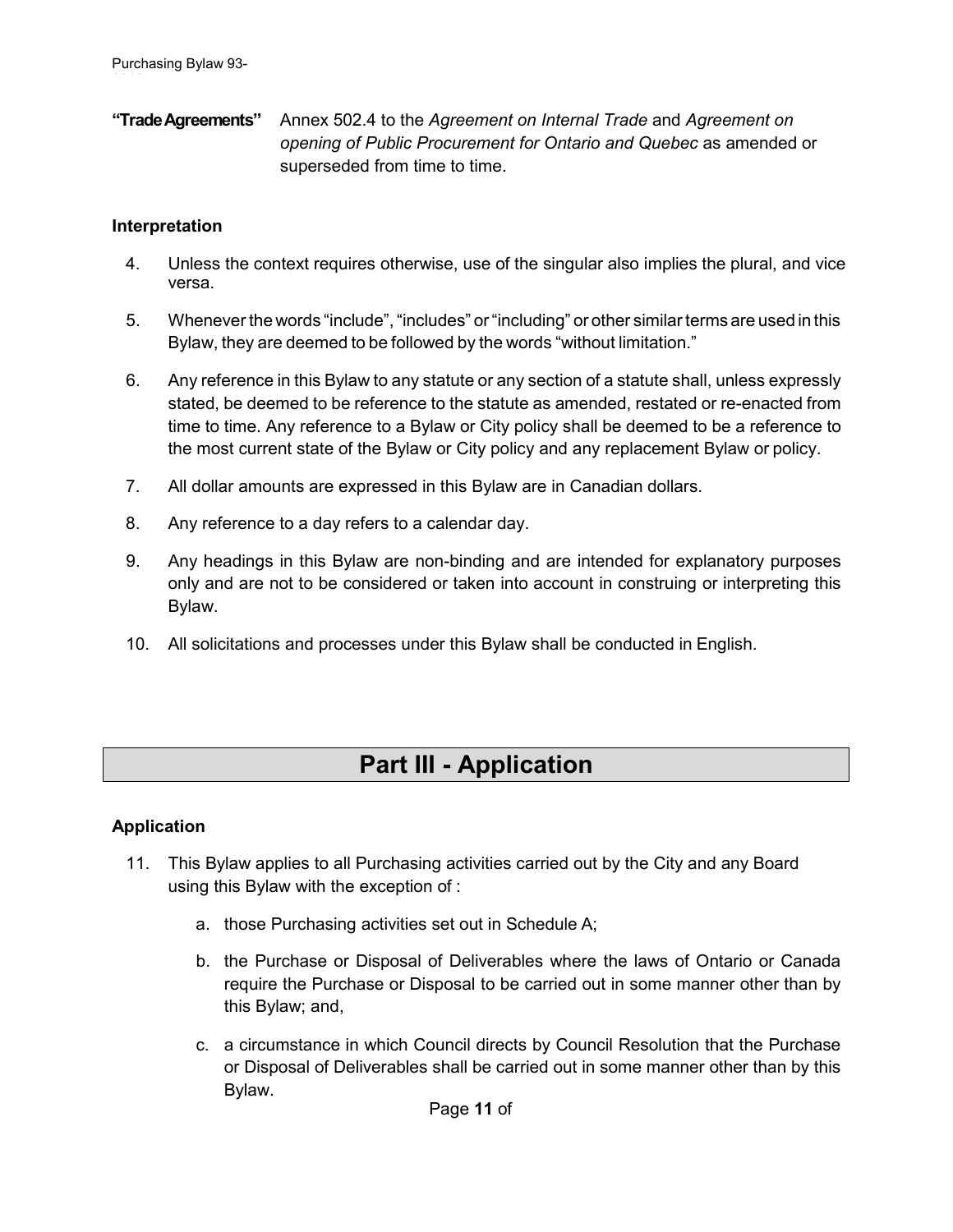- 12. A Council Resolution adopted by Council under Section 11(c):
	- a. shall be a matter of public record;
	- b. shall be made in response to a written administrative report describing the nature of the Purchase, and including advice and recommendations from both the City Solicitor and the Manager of Purchasing and Risk Management;
	- c. shall state that Council is satisfied that it is necessary in the public interest that the Purchase or Disposal be carried out in otherwise than in accordance with this Bylaw and shall give the reason or reasons for so concluding; and,
	- d. need not identify the nature of the goods or service to be Purchased or Disposed of.
- 13. Before adopting a Council Resolution under Section 11(c), Council shall afford the City Solicitor and Manager of Purchasing and Risk Management an opportunity to be heard and to provide oral advice concerning the proposed Council Resolution.
- 14. Unsolicited offers are to be reviewed by the Manager of Purchasing and Risk Management and the relevant Department Head. Any Purchase resulting from an unsolicited Supplier offer must comply with this Bylaw.

# **Part IV - Integrity of the Purchasing Process**

### <span id="page-11-1"></span><span id="page-11-0"></span>**Conflict of Interest**

- 15. All City Employees are subject to the City's Code of Ethics and Conflict of Interest Policy and shall disclose all conflicts of interest as required by the policy and shall take adequate steps to address any actual or perceived conflicts of interest.
- 16. No Employee or member of Council shall knowingly cause or permit anything to be done or communicated to anyone that is likely to cause any Supplier to have an unfair advantage or disadvantage in any Purchasing opportunity.

### <span id="page-11-2"></span>**Education**

17. All City Employees granted Purchasing authority under this Bylaw shall attend training on the proper use and interpretation of the Bylaw.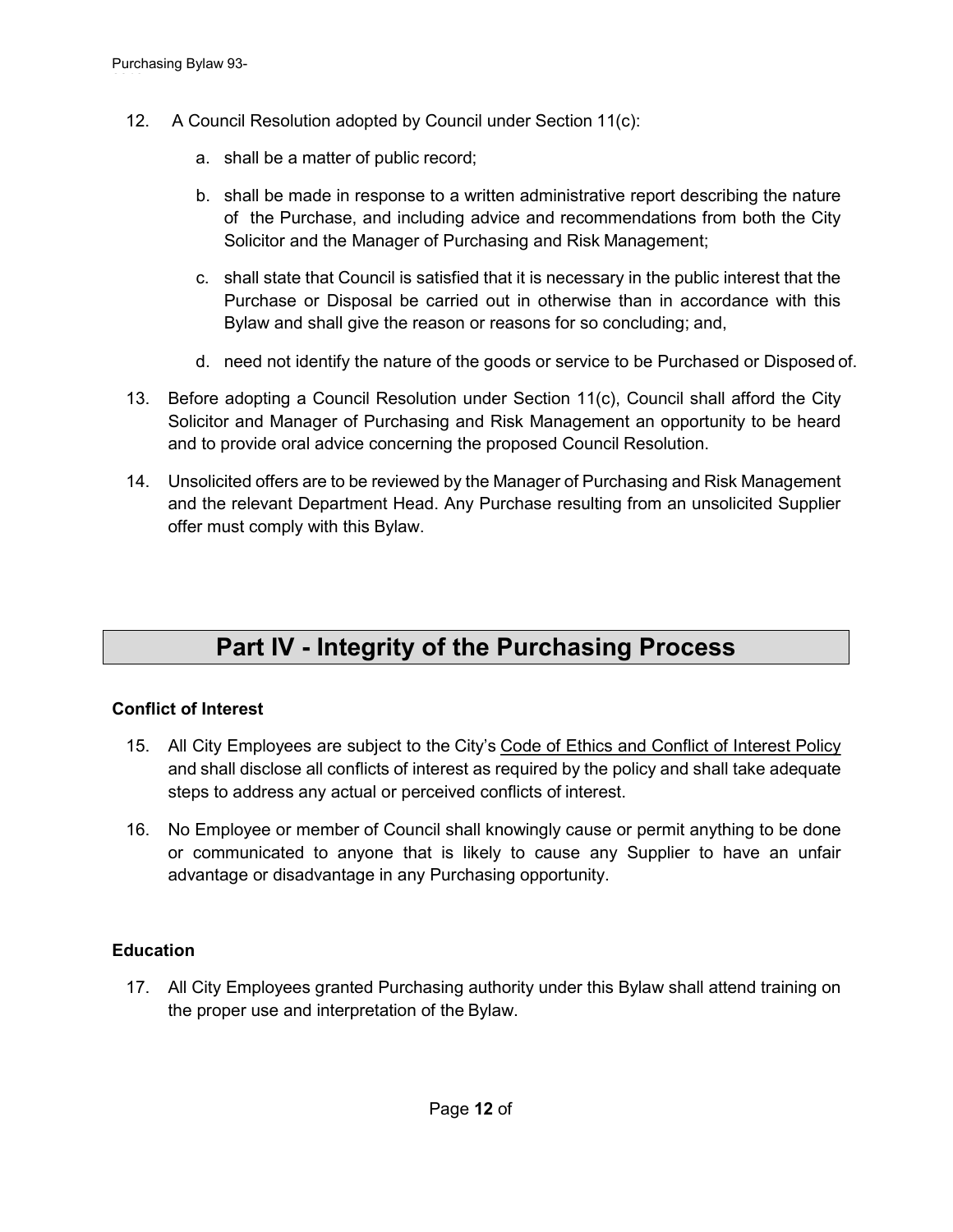### <span id="page-12-0"></span>**Dispute Resolution**

- 18. The following dispute resolution process shall be available to Suppliers who:
	- a. dispute the fairness of a Purchasing process;
	- b. dispute an Award or results of a Prequalification; or,
	- c. dispute the fairness of an evaluation of Contract performance.
- 19. Within sixty (60) days of Award or other circumstance giving rise to the dispute, the Supplier shall provide a written request for a meeting with the Manager of Purchasing and Risk Management detailing the legal and factual grounds underlying the dispute and the desired outcome and including any relevant documents.
- 20. The Manager of Purchasing and Risk Management shall convene a meeting with the Supplier within twenty (20) days of receipt of the request. The meeting may be conducted in writing, in person or by teleconference.
- 21. If the Manager of Purchasing and Risk Management is satisfied that action should be taken, he or she will prepare a report to the City Solicitor advising that such action be taken.
- 22. If the Supplier is unsatisfied with the outcome of the meeting, the Supplier may provide a written request for a meeting with the City Solicitor detailing the legal and factual grounds underlying the claim and the desired outcome and including any relevant documents.
- 23. The City Solicitor shall convene a meeting with the Supplier within twenty (20) days of receipt of the request. The meeting may be conducted in writing, in person or by teleconference.

### <span id="page-12-1"></span>**No Discrimination**

- 24. The *Discriminatory Business Practices Act* and the Trade Agreements forbid the granting of a preference to a local Supplier as a form of discrimination, therefore in compliance with the law and the Trade Agreements:
	- a. The City shall not discriminate between the Deliverables of a particular province, city or geographic region and the Deliverables of another province, city or geographic region.
	- b. The City shall not discriminate between the Suppliers of a particular province, city or geographic region and the Suppliers of another province, city or geographic region.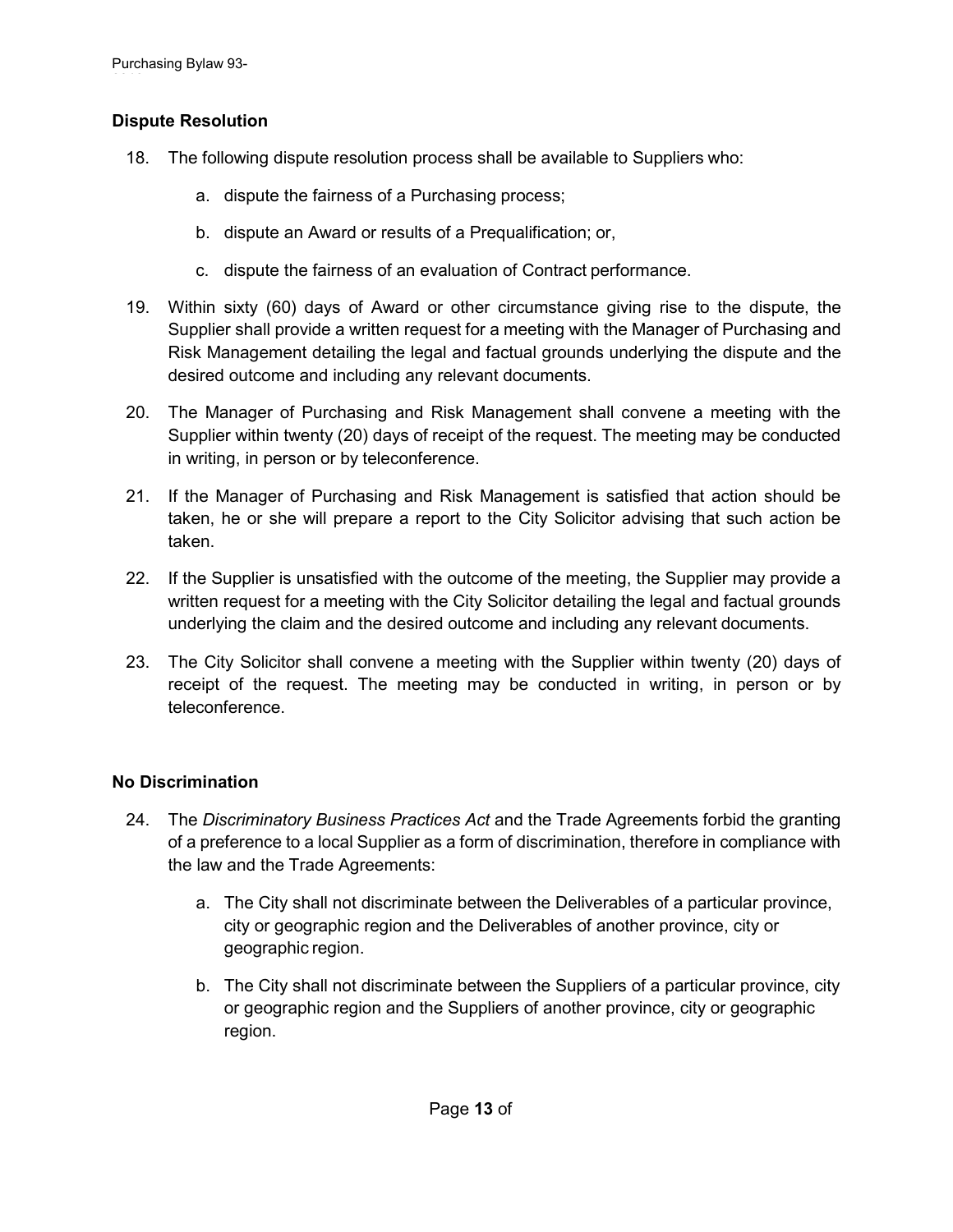### **Part V - Roles and Responsibilities**

### <span id="page-13-1"></span><span id="page-13-0"></span>**Delegates**

25. Where any person is authorized to undertake any act under this Bylaw, such act may also be undertaken by a person properly designated by the authorized person.

### <span id="page-13-2"></span>**City Council**

- 26. City Council shall:
	- a. establish the City's Purchasing policy through this Bylaw;
	- b. monitor compliance with this Bylaw; and,
	- c. prioritize the City's purchasing needs.

### <span id="page-13-3"></span>**CAO**

- 27. The CAO shall:
	- a. impose restrictions on Purchasing activities from time to time where he or she considers necessary and in the best interests of the City;
	- b. ensure the implementation of the policies established in this Bylaw; and,
	- c. support Council in satisfying Council's role.

### <span id="page-13-4"></span>**CLT Members and Department Heads**

- 28. CLT Members and Department Heads shall:
	- a. oversee all Purchasing activities in their areas of responsibility and be accountable for the Purchasing activities of the Employees under their supervision;
	- b. achieve Best Value while observing the requirements of this Bylaw;
	- c. identify single and multi-functional projects in budget submissions to ensure the correct dollar thresholds and Purchasing processes are used; and,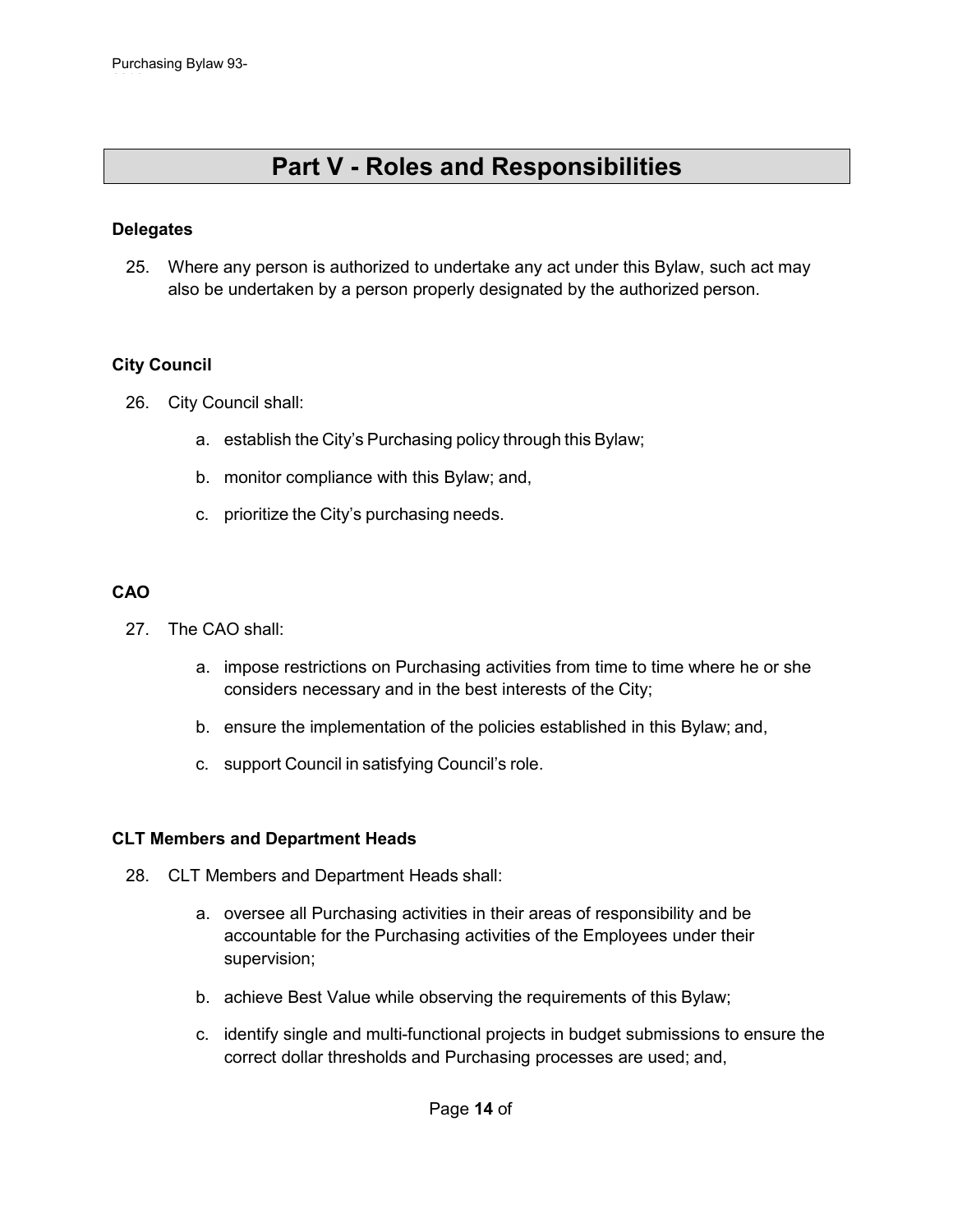d. require those Employees under their supervision having Purchasing authority to complete Purchasing Bylaw training.

#### <span id="page-14-0"></span>**Manager of Purchasing and Risk Management**

- 29. The Manager of Purchasing and Risk Management shall:
	- a. act as the legal purchasing agent for the City of Windsor under the direction of the City Solicitor;
	- b. provide professional purchasing advice to Departments;
	- c. monitor adherence to this Bylaw;
	- d. interpret and apply this Bylaw to all Purchasing activities and exercise discretion as prescribed where alternative courses of action are permitted;
	- e. notify Department Heads of non-compliance with this bylaw;
	- f. notify Council of non-compliance with this bylaw if the non-compliance cannot be rectified;
	- g. provide ongoing training and education regarding this Bylaw;
	- h. ensure conduct of Purchasing activities in an efficient and timely manner;
	- i. dispose of surplus or obsolete material and equipment in accordance with this Bylaw;
	- j. purchase all goods and services for the City or for any Board as required under the authority of Council and in compliance with this Bylaw; and,
	- k. establish all necessary procedures, forms, methods and documents to carry out the objectives of this bylaw

### <span id="page-14-1"></span>**Employees**

- 30. Employees shall :
	- a. comply with the provisions of this Bylaw in the performance of their duties; and,
	- b. attend Purchasing Bylaw training as required.
- 31. All Employees given authority to Purchase Deliverables under this Bylaw are accountable and responsible to ensure that proper budgets exist within their Departments and that Purchases do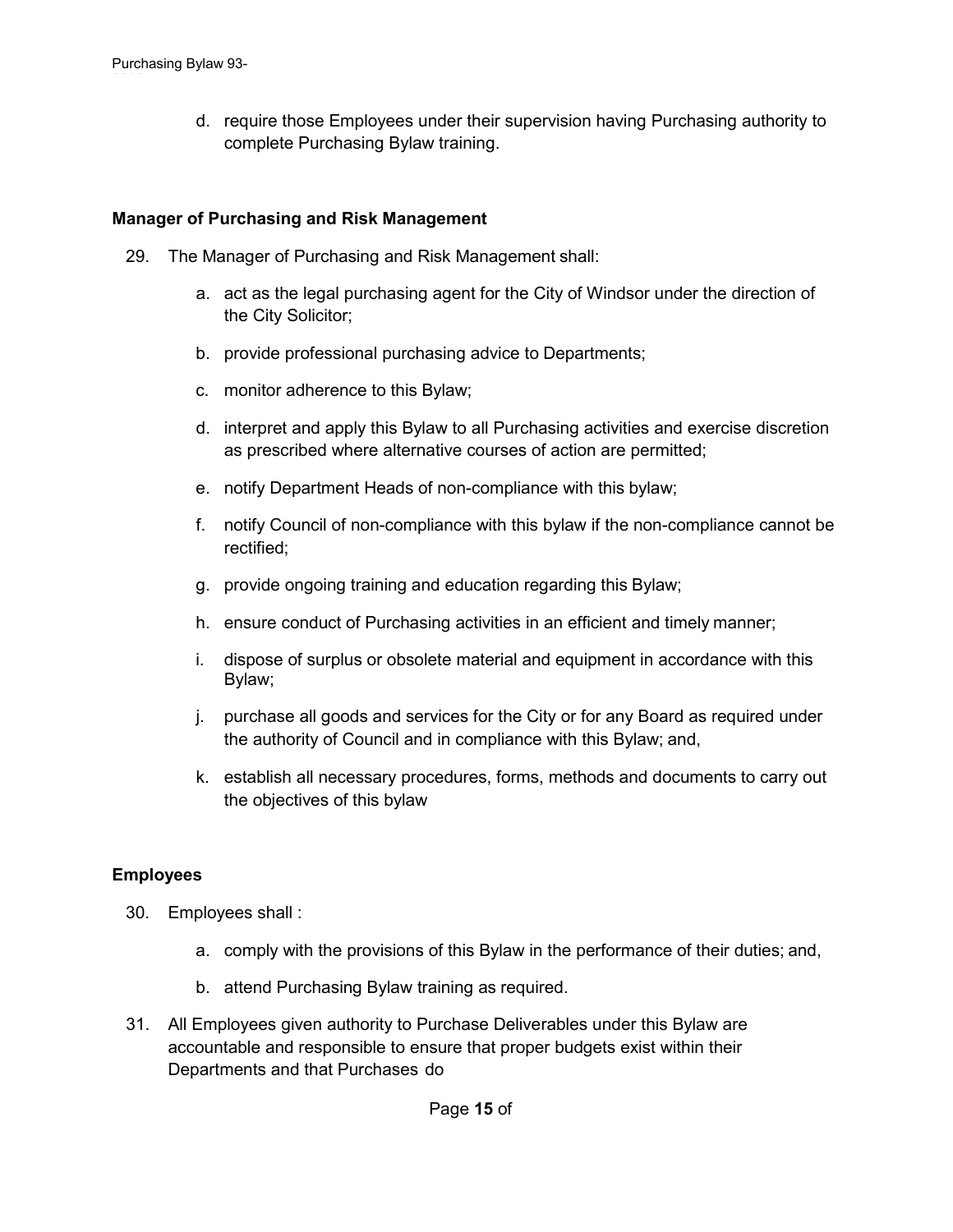not violate any City, legal, or other statutory policy, including Trade Agreements, and will be held accountable for their decisions and actions.

### <span id="page-15-0"></span>**Suppliers:**

- 32. Suppliers:
	- a. shall be required to disclose any and all Conflicts of Interest to the City prior to or contemporaneously with making a Response;
	- b. shall not engage in any form of bid rigging or collusion of any nature; and,
	- c. shall be forbidden to engage in any conduct which is or could reasonably be construed as any form of political or other lobbying, or as an attempt to influence the outcome of any Purchasing process during the currency of any process prior to an Award.
- 33. Failure by a Supplier to adhere to the standards established in section 32 may result in disqualification from participating in City Purchasing opportunities, in the discretion of the CAO.
- 34. Suppliers wishing to present product or other information to the City outside of a specific Purchasing process must do so though the Purchasing Department. Any Supplier wishing to meet with City Staff for this purpose must be or enrol in the City's vendor database and any subsequent meeting shall be arranged and conducted by the Purchasing Department.

# **Part VI - Approval Authorities**

### <span id="page-15-2"></span><span id="page-15-1"></span>**Threshold Calculation and Anti-Avoidance**

- 35. In calculating the Purchase Price for the purposes of determining the necessary approvals and procedures, all taxes and duties shall be excluded. In the case of multi-year Contracts, the Purchase Price will be the estimated annual expenditure under the Contract.
- 36. No action shall be taken to subdivide Purchases in order to reduce the estimated Contract Price or to otherwise avoid or circumvent the application of any of the provisions of this Bylaw.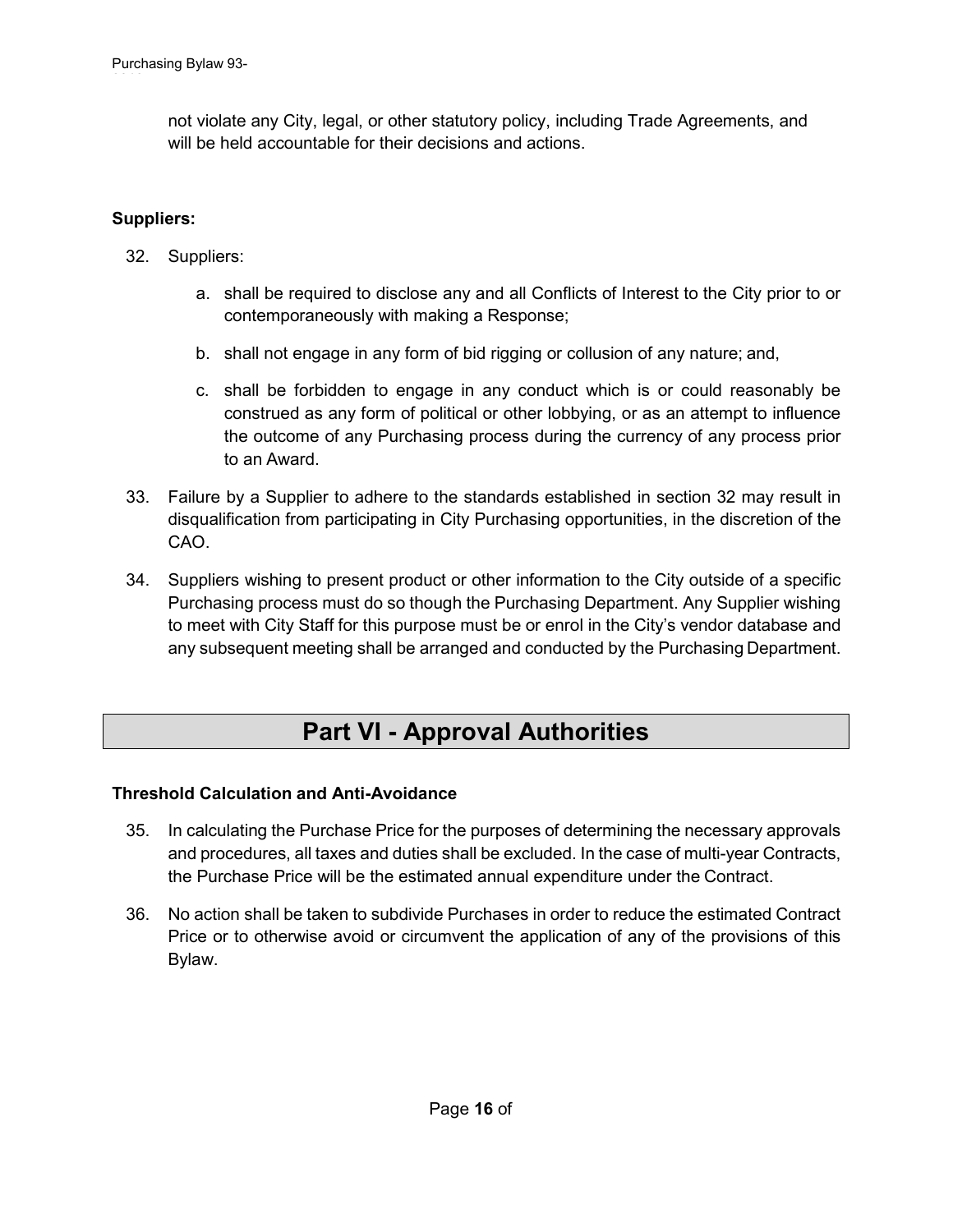### <span id="page-16-0"></span>**Administrative Approval**

- 37. The CAO may approve a requisition and make an Award of up to \$150,000, or may delegate that authority to any Employee, provided the funds have been included in the Council-approved operating or capital budget.
- 38. CLT Members and Department Heads may approve a requisition and make an Award of up to \$100,000 provided the funds have been included in the Council-approved operating or capital budget. Delegation of this authority to any Employee requires the prior written approval of the CAO.
- 39. Where no funds exist within the Council-approved operating or capital budgets, Council approval is required prior to the initiation of the Purchase of a Deliverable.
- 40. The Manager of Purchasing and Risk Management shall maintain a list of Employees to whom CLT Members or Department Heads have delegated Purchasing authority in accordance with sections 36 and 37 and shall provide this list to the CAO at the beginning of each calendar year.

### <span id="page-16-1"></span>**Council Approval**

- 41. City Council must approve the purchase of any Deliverables where:
	- a. the Purchase Price is greater than \$150,000;
	- b. the lowest compliant Response exceeds the approved budget, including any contingency allowance;
	- c. federal or provincial government or any other body having jurisdiction requires Council approval for a Purchase or Contract;
	- d. the Contract includes financing terms (see CS.A3.03);
	- e. Council requires that it approve the purchase; or,
	- f. any other instance in which the Manager of Purchasing and Risk Management and the City Solicitor acting together or the CAO feels it would be in the best interests of the City to do so.
- 42. In the event of a conflict, the sections in this Part supersede any other provision in thisBylaw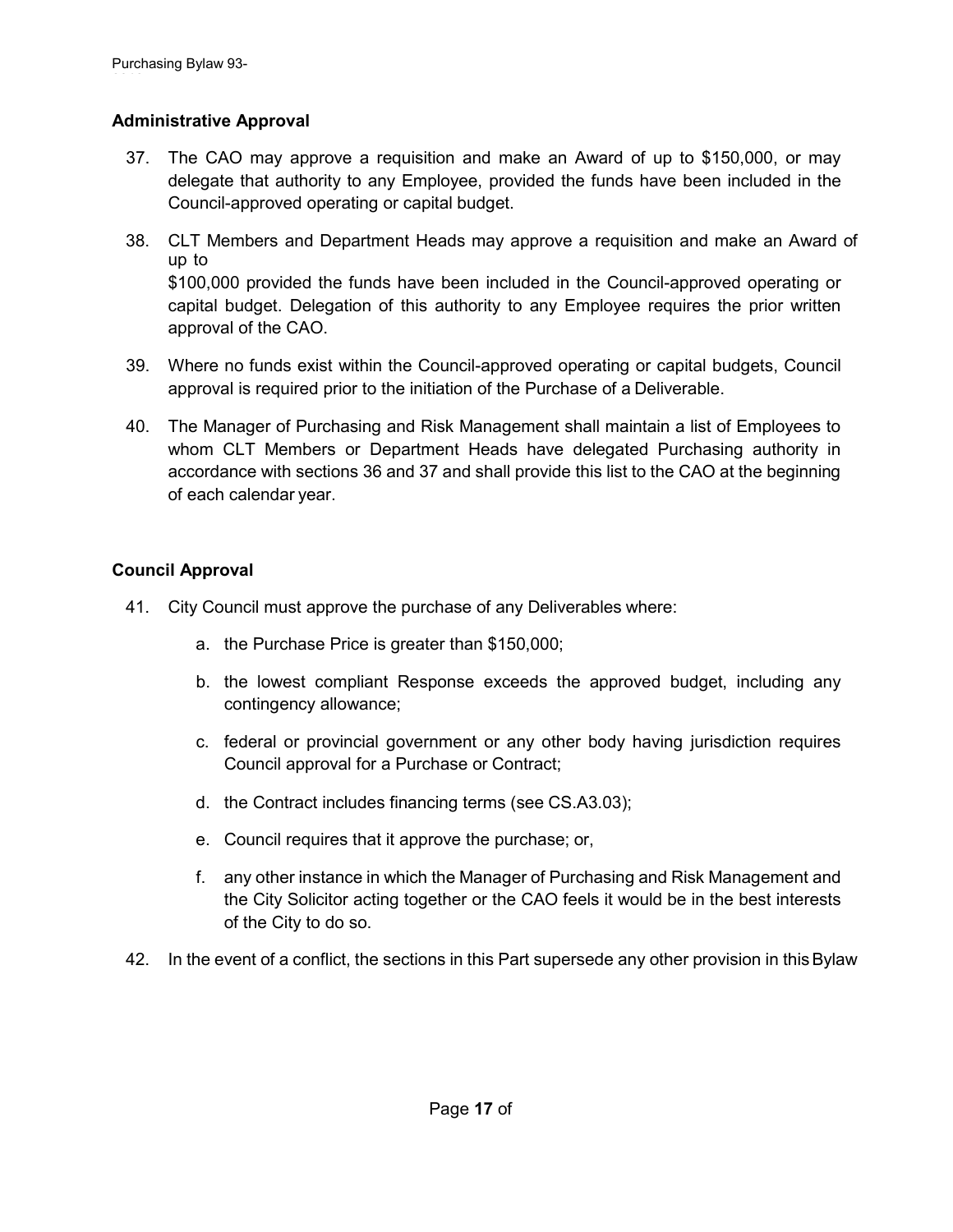# **Part VII - Purchasing Planning**

### <span id="page-17-1"></span><span id="page-17-0"></span>**Specifications**

- 43. Departments are responsible to provide all Specifications necessary for a Solicitation and are responsible for the accuracy and suitability of those Specifications.
- 44. The Purchasing Department may review and recommend improvements or clarifications to Specifications when, in the opinion of the Manager of Purchasing and Risk Management, it is necessary to meet the objectives of the Solicitation.
- 45. Specifications shall be a clear description of the requirements to be met in the Contract and should not be brand-specific if possible.
- 46. If Specifications are developed by an external Consultant, the external Consultant is not permitted to submit a Response in the Solicitation for which the Specifications were prepared.
- 47. In order to contribute to waste reduction and to increase the development and awareness of environmentally sound purchasing, acquisition of Deliverables will ensure that wherever possible, Specifications provide for expanded use of durable products, reusable products, and products (including those used in Services) that contain the maximum level of postconsumer waste and/or recyclable content, without significantly affecting the intended use of the Deliverable and providing that a cost analysis supports that these products are made available at competitive prices.

### <span id="page-17-2"></span>**Information Gathering**

- 48. If the scope or nature of the Deliverable to be purchased is unclear, an RFI shall be used to gather information from the marketplace on the availability of goods and services.
- 49. If the level of Supplier interest in supplying a Deliverable is unclear, an RFEI shall be used to gather information from the marketplace on Supplier interest.
- 50. A Response to an RFI or an RFEI shall not be used as a Prequalification and shall have no influence on a Supplier's chances of Award on a subsequent Solicitation.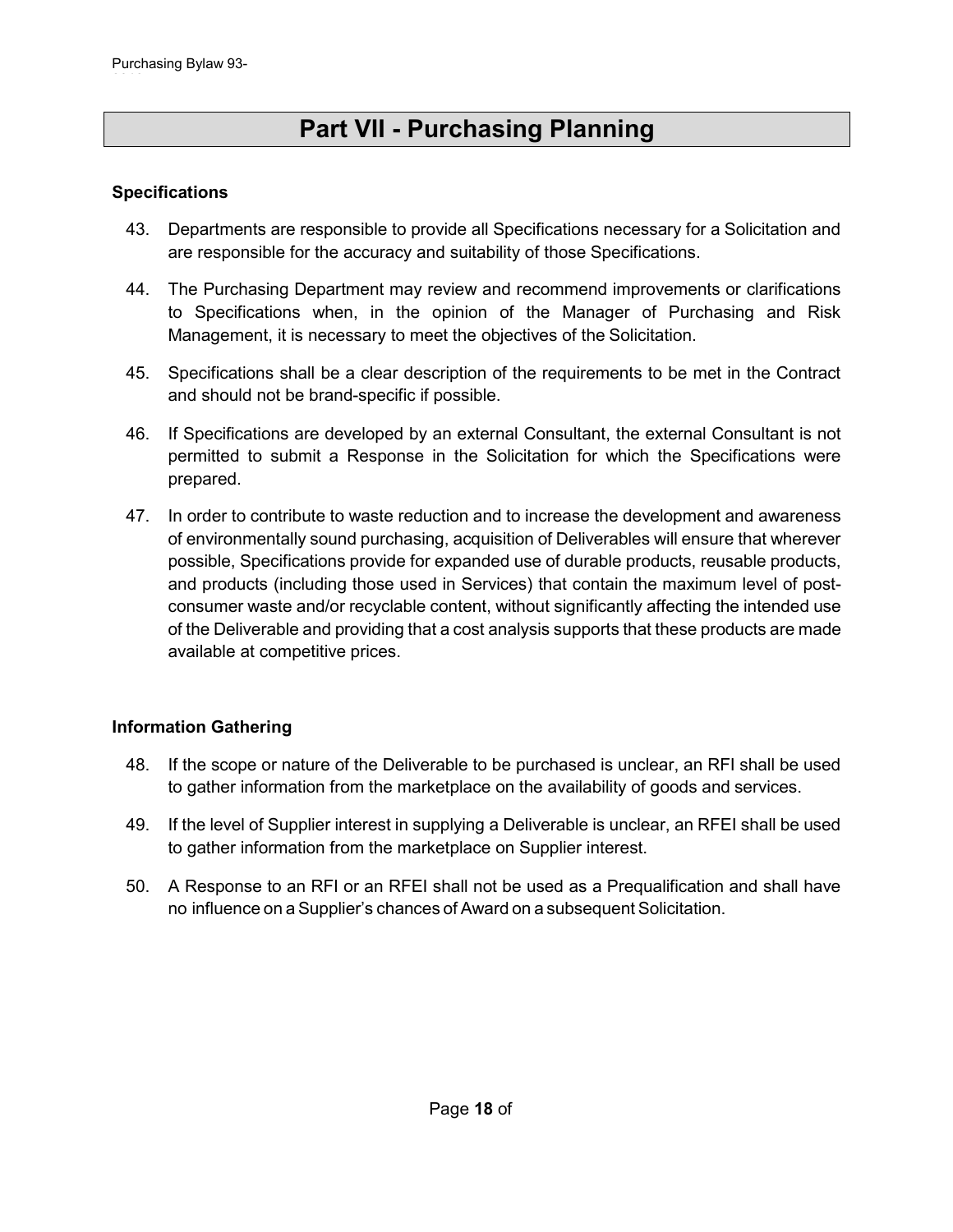### <span id="page-18-0"></span>**Prequalification**

- 51. A Prequalification may be used where:
	- a. It is desirable to create a list of Suppliers to use for one or more future Purchases;
	- b. the qualifications of the Supplier are paramount having regard to the complexity, cost, potential *Occupational Health and Safety Act* risk, or to specialized equipment, material or financing requirements; or,
	- c. the standard of performance of the Deliverables has been established
- 52. The Prequalification shall include:
	- a. a description of the Deliverable affected by the Prequalification;
	- b. duration of validity of the Prequalification;
	- c. a statement that only Prequalified Suppliers will be permitted to participate in the Solicitation; and,
	- d. a provision that the City is in no way obligated to call on a Supplier as a result of the Prequalification to supply the Deliverable referenced in the Prequalification
- 53. Where a Prequalification is established for a Solicitation, only prequalified Suppliers may participate in the Solicitation.

### **Part VIII - Purchasing Methods**

### <span id="page-18-2"></span><span id="page-18-1"></span>**Determination**

54. Purchasing methods are determined based on the threshold calculation rules at section 34. Purchasing methods cannot be combined.

### <span id="page-18-3"></span>**Petty Cash**

- 55. Departments have the authority to use petty cash for Purchases up to \$200.
- 56. Use of petty cash must be in compliance with the Petty Cash Procedure Number CS.B8.03.
- 57. No formal Purchasing process is required for petty cash Purchases.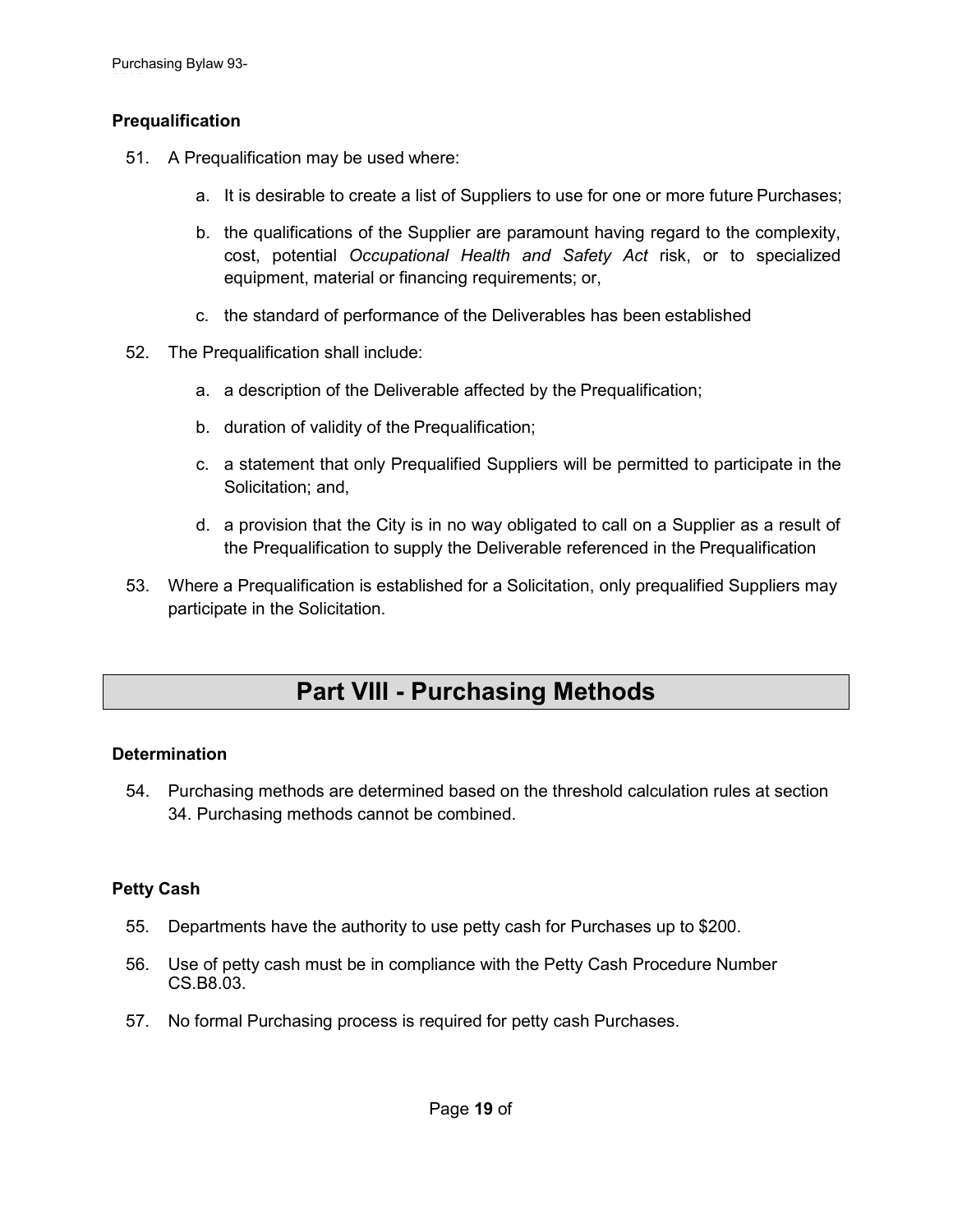### <span id="page-19-0"></span>**Small Purchase Order**

- 58. Departments have the authority to use Small Purchase Orders for Purchases up to \$5,000, made in Ontario.
- 59. No formal Purchasing process is required for Small Purchase Order Purchases.

### <span id="page-19-1"></span>**Purchasing Card**

- 60. Authorized Employees have the authority to use Purchasing Cards for Purchases up to the transaction limit established for the Purchasing Card.
- 61. Use of Purchasing Cards must be in compliance with the City of Windsor Purchasing Card Policies and Procedures as amended from time to time.

### <span id="page-19-2"></span>**Informal Quotation**

- 62. Departments have the authority to solicit quotations for Deliverables without the direct involvement of the Purchasing Department when all of the following apply:
	- a. total dollar amount between \$5,001 and \$25,000;
	- b. clearly defined Specification; and,
	- c. no Blanket Contract exists for the Deliverables.
- 63. Only those Suppliers invited to give quotations will receive notice.
- 64. At least three quotations must be solicited. If three Responses are not received, the Purchasing Department will assist the Department in obtaining the quotations. If the Purchasing Department is unable to obtain three quotations, the Manager of Purchasing and Risk Management may waive this provision, in his or her discretion.
- 65. Quotations may be given by any written means of communication, including facsimile and email.
- 66. Each Supplier shall:
	- a. only be permitted to submit one quotation; and,
	- b. not be permitted to change its quotation or negotiate after submitting its quotation.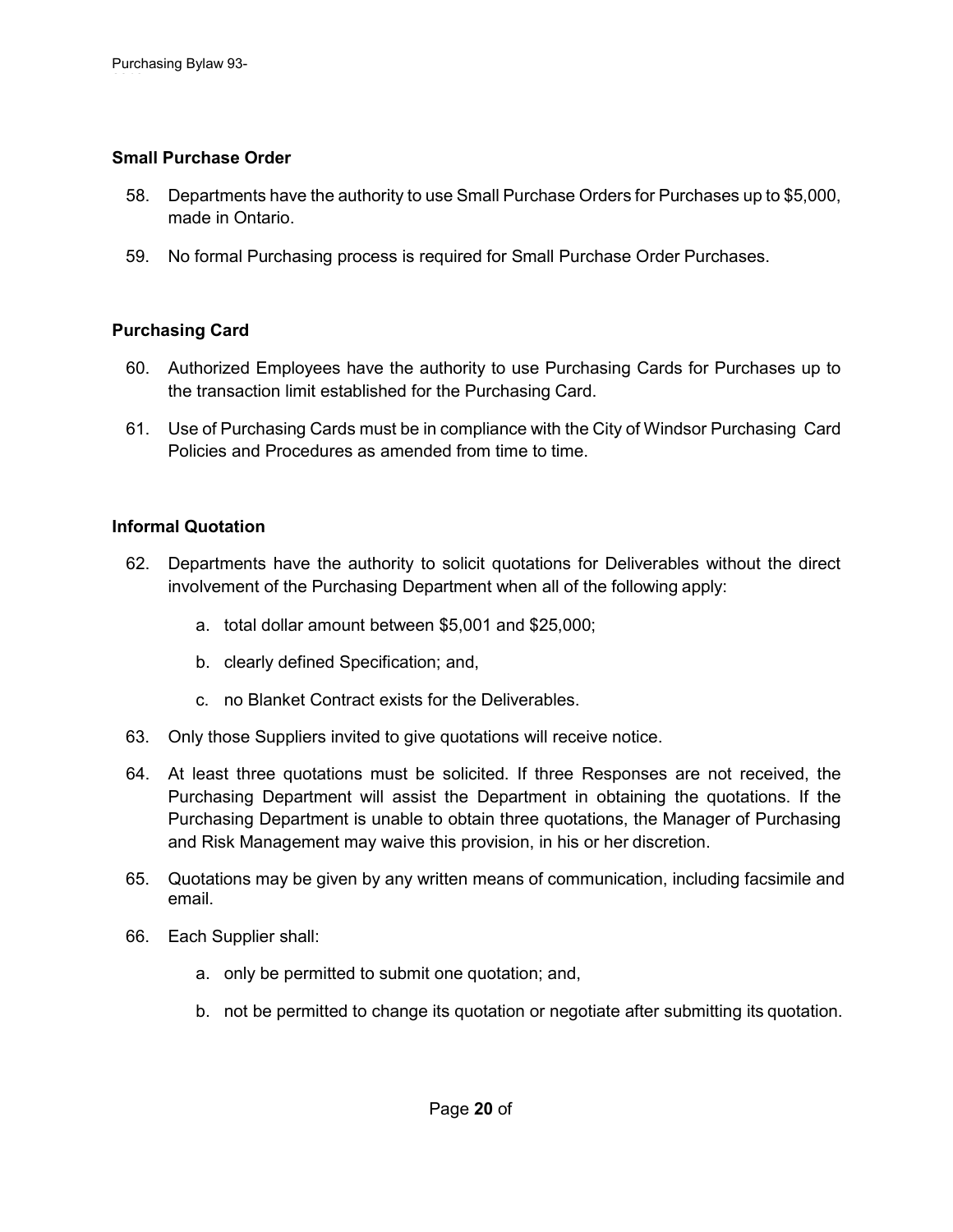- 67. The Purchasing Department shall have the authority to solicit additional quotations if it is in the best interests of the City to do so.
- 68. The Supplier submitting the most favourable compliant Response will be Awarded a Contract for the Deliverables.
- 69. The Purchasing Department shall receive all records of Supplier Responses from the requisitioning department prior to issuing a Purchase Order for the Deliverables.

### <span id="page-20-0"></span>**Formal Quotation**

- 70. The Purchasing Department has the authority to solicit formal quotations for Deliverables when all of the following apply:
	- a. total dollar amount between \$25,001 and \$50,000;
	- b. clearly defined Specifications; and,
	- c. no Blanket Contract exists for the Deliverables.
- 71. Only those Suppliers invited to give quotations will receive notice.
- 72. Suppliers shall be informed as to the Specifications, Response requirements, including place, date and time for making Responses andinformation that could influence aSupplier's decision to provide a Response or influence Supplier pricing.
- 73. Response requirements shall provide that Suppliers:
	- a. only be permitted to submit one written quotation;
	- b. not be permitted to change their written quotations or negotiate after making a submission; and
	- c. be required to reflect the Specifications in their Response.
- 74. The Supplier submitting the most favourable compliant Response will be Awarded a Contract for the Deliverables.
- 75. A Contract will be issued for the Deliverables.
- 76. The Manager of Purchasing and Risk Management has the discretion to require an RFT or an RFP be conducted for Deliverables even if the estimated Purchase Price is less than \$50,000.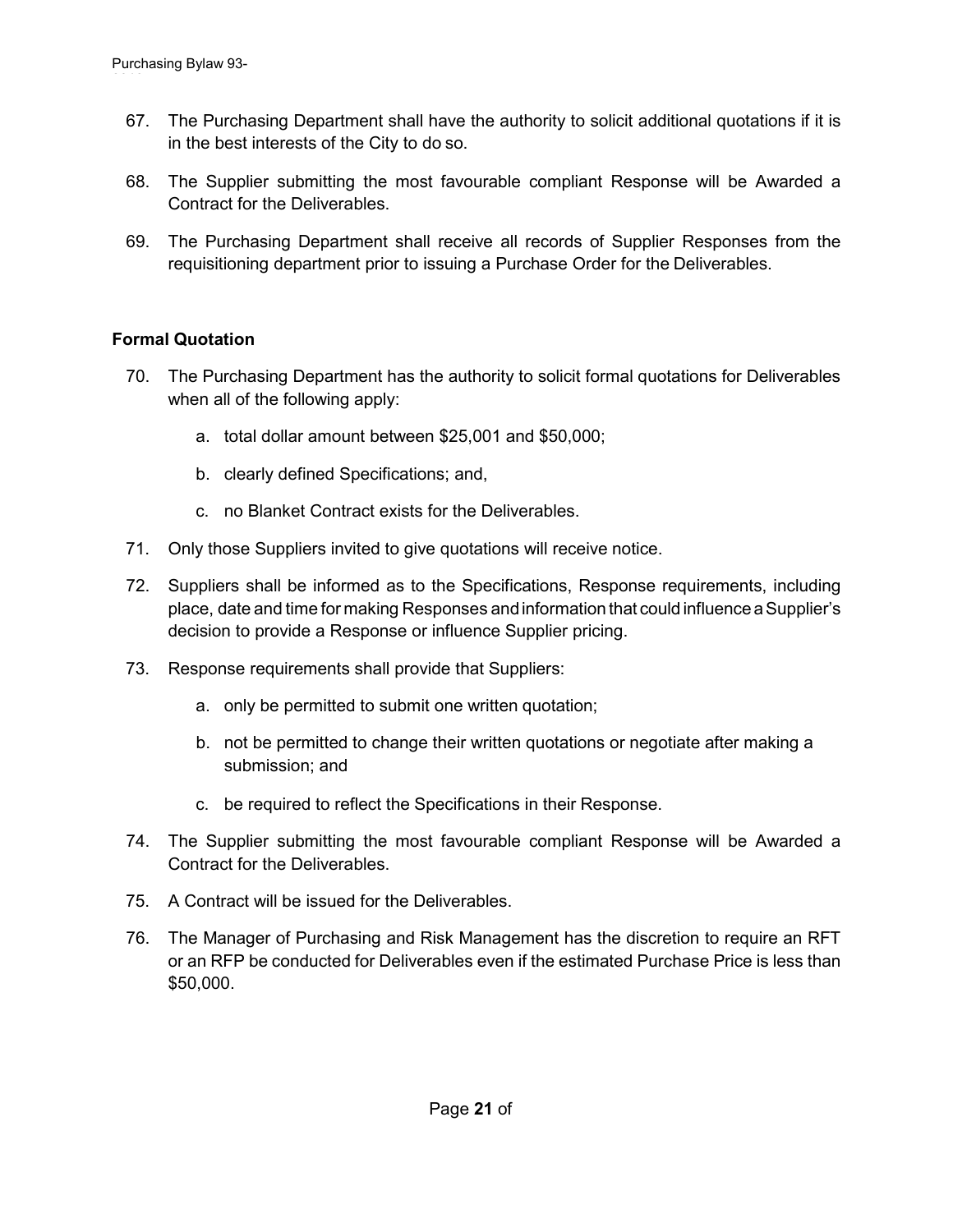### <span id="page-21-0"></span>**RFT/RFP**

- 77. An RFT shall be issued when all of the following apply:
	- a. two or more sources are considered capable of supplying the Deliverable;
	- b. the estimated Contract Price is \$50,000 or greater;
	- c. a Blanket Contract does not exist;
	- d. clearly defined Specifications; and,
	- e. Purchase Price is the sole criterion for Award.
- 78. If a cost-sharing agreement is in place for a Construction project of which the City is not the owner, an RFT must be issued if the amount of the City's share exceeds the greater of 10% of the cost-sharing agreement value or \$50,000.
- 79. An RFP shall be issued when all of the following apply:
	- a. two or more sources are considered capable of supplying the Deliverable;
	- b. the estimated Contract Price is \$50,000 or greater;
	- c. a Blanket Contract does not exist;
	- d. the City's need is identified, but themeans of accomplishing it is not identified and may be comprised of many variables; and,
	- e. Purchase Price is not the sole criterion for Award.
- 80. Notice of RFT/RFP shall be given to the Supplier at least fifteen (15) days prior to the Closing Date.
- 81. Notice shall be given:
	- a. on the City'sWebsite;
	- b. in the daily press;
	- c. in any publication or forum deemed relevant by the Department Head and Manager of Purchasing and Risk Management.
- 82. In the case of Construction with a value of \$100,000 or more, notice shall be published in the Daily Commercial News and a copy of the Bid Documents shall be provided to the Windsor Construction Association at no cost.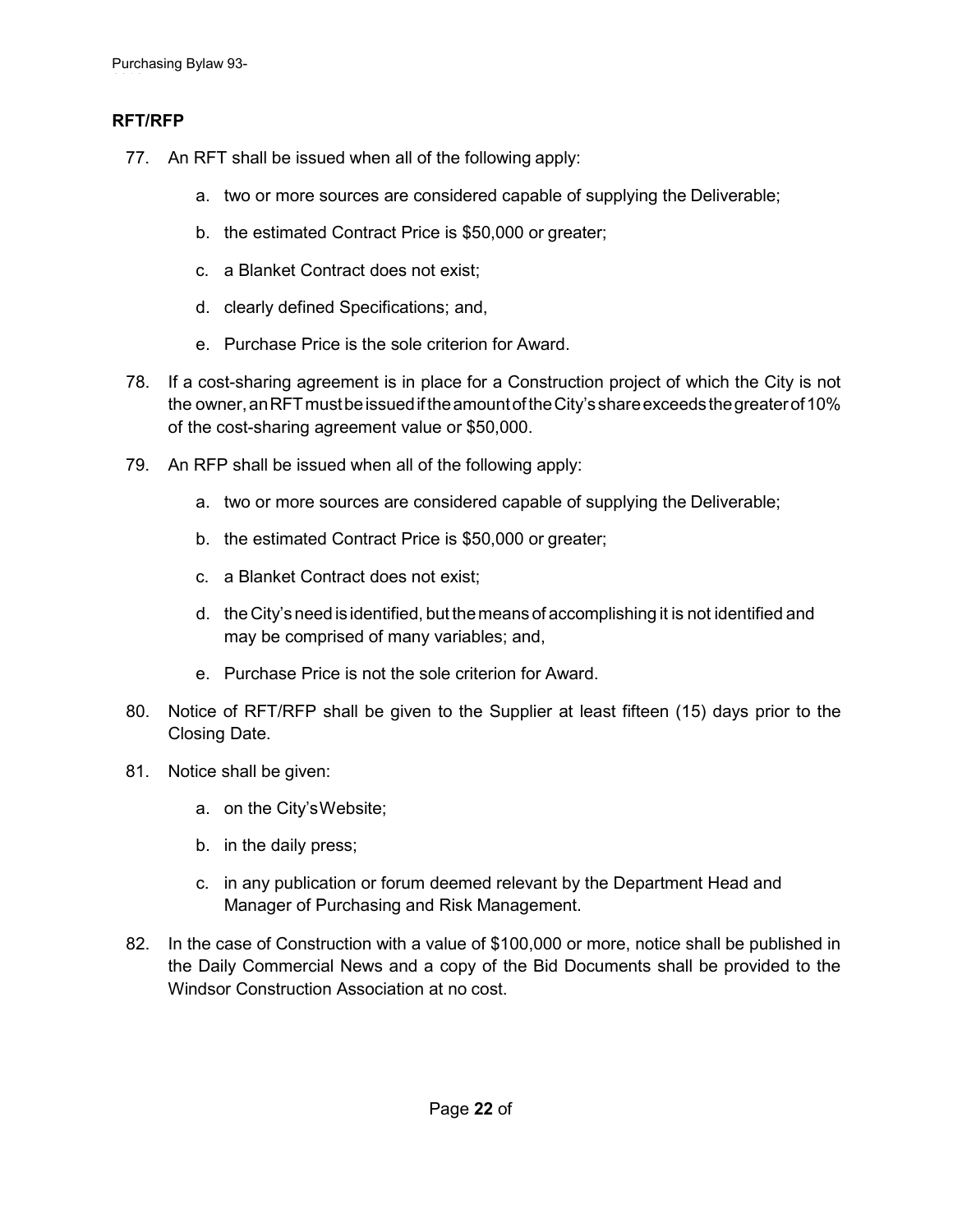- 83. In the case of Construction with a value of \$250,000 or more, and non-Construction with a value of \$100,000 or more, notice shall be given through MERX or another electronic tendering system equally accessible to all Canadian Suppliers.
- 84. Every RFT/RFP shall set out:
	- a. the manner in which communications are handled during the RFT/RFP;
	- b. Response requirements, including time, date and location of closing;
	- c. any information that could influence a Supplier's decision to submit a Response, or could influence Purchase Price;
	- d. the manner in which the Response is to be evaluated, including a listing of mandatory requirements and any rating criteria;
	- e. required Contract terms, including provisions for any extension or renewal options;
	- f. time, date and location of public opening, if any; and,
	- g. that Responses may be withdrawn upon the submission of written instructions to do so submitted prior to the Closing Date.
- 85. The Manager of Purchasing and Risk Management has the discretion to set fees for the purchase of Specifications for RFT/RFP, the means of distribution of the RFP/RFT, and the registration of Suppliers as registered bidders.
- 86. Suppliers shall be required to register with the Purchasing Department by acquiring Specifications, paying any applicable fee authorized under Section 85, and providing any required information. The Manager of Purchasing and Risk Management has the discretion to reject the Response of any Supplier who has not registered with the Purchasing Department.
- 87. During the currency of an RFP/RFT:
	- a. except at a meeting to which Suppliers have been invited, no oral questions will be taken and no oral answers will be given; and,
	- b. all Supplier questions will be asked in writing, and any response given will be given in writing to all Suppliers participating in the RFP/RFT; and,
	- c. communication by Suppliers and potential Suppliers with the City shall be through the Purchasing Department only, in the manner directed in the RFP/RFT document.
- 88. The Closing Date for all RFP/RFT shall be set for a weekday, excluding provincial and national holidays.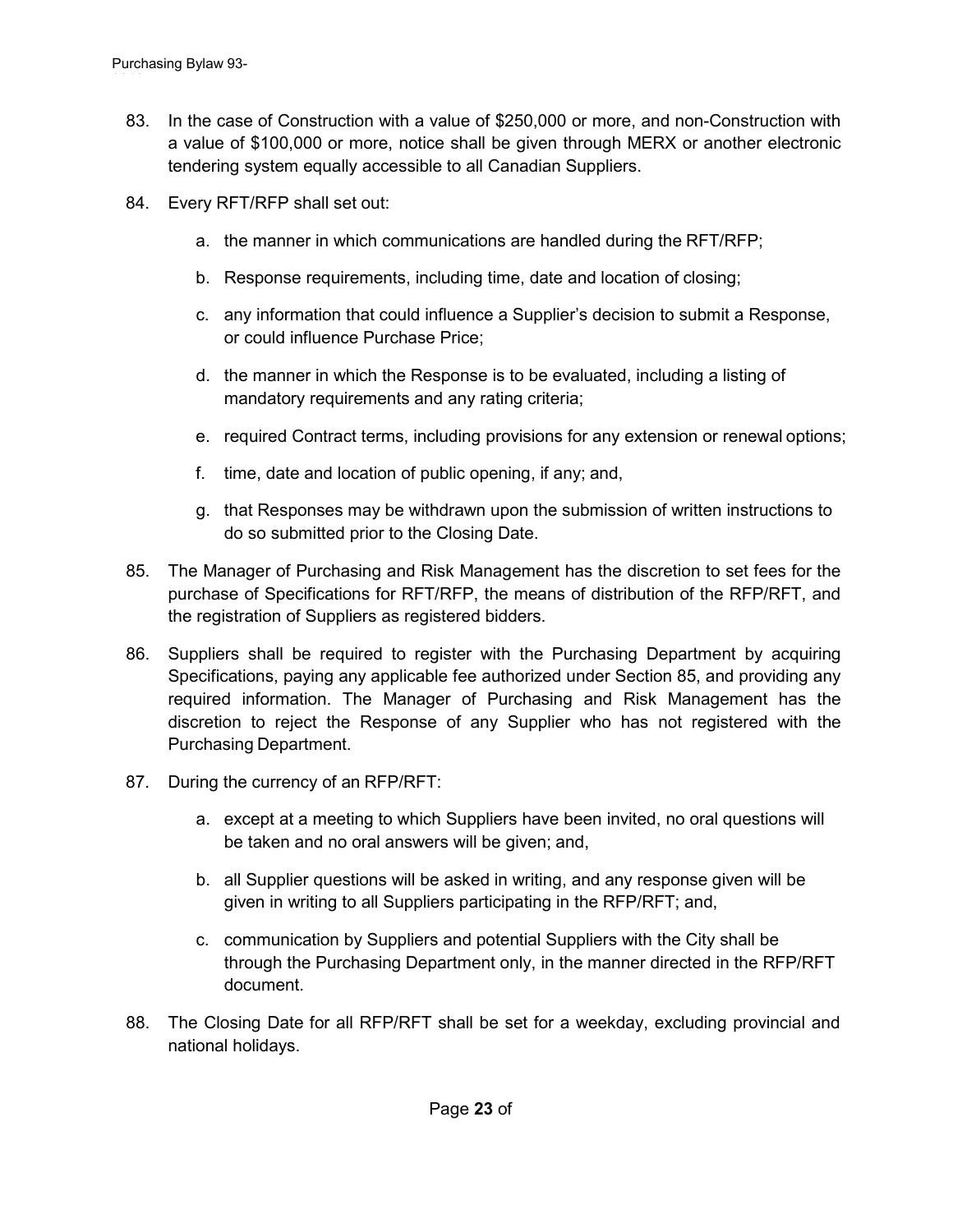- <span id="page-23-0"></span>89. Only Responses meeting the requirements set out in the RFP/RFT shall be opened. Any Response not meeting the Submission requirements shall be returned unopened to the Supplier. If multiple Responses are received from a Supplier, the last Response made before the Closing Date supersedes all prior Responses, except in the case of an RFP in which alternate Responses are permitted.
- 90. RFTs shall be opened at a public meeting as specified in the RFT. Supplier names and total tendered prices shall be read, along with such other information as may be required by any Purchasing procedure in place pursuant to this Bylaw.
- 91. RFPs shall be opened in private at a meeting of the Evaluation Team.
- 92. Evaluation of Responses shall be in accordance with the terms of the RFP/RFT. Any Response disqualified during the evaluation process shall not be further evaluated or considered.
- 93. Irregularities in Responses shall be addressed in accordance with Schedule B to this Bylaw.
- 94. If two equal Responses are received, any process described in the Bid Documents shall be followed to end the tie. If no process is prescribed in the Bid Documents to address equal Responses, or if the process fails to end the tie, the Department Head and the Manager of Purchasing and Risk Management may, in his or her discretion, re-evaluate the Responses in accordance with their terms to attempt to end the tie, or select a successful Supplier through a coin toss or drawing of lots performed by the City in the presence of the tied Suppliers.
- 95. RFPs/RFTs may be cancelled by the Manager of Purchasing and Risk Management at the request of a Department Head requiring the Purchase at any time until Award if:
	- a. adequate budget is not available; or,
	- b. the Deliverable is no longer required; or,
	- c. only one Response was received; or,
	- d. the Purchasing process was or may have been compromised.
- 96. Notice of Contract Award shall be published on the City's Website.
- 97. Debriefing is available to Suppliers participating in an RFT/RFP upon written request to the Manager of Purchasing and Risk Management. The debriefing shall be conducted in accordance with any procedure in place pursuant to this Bylaw.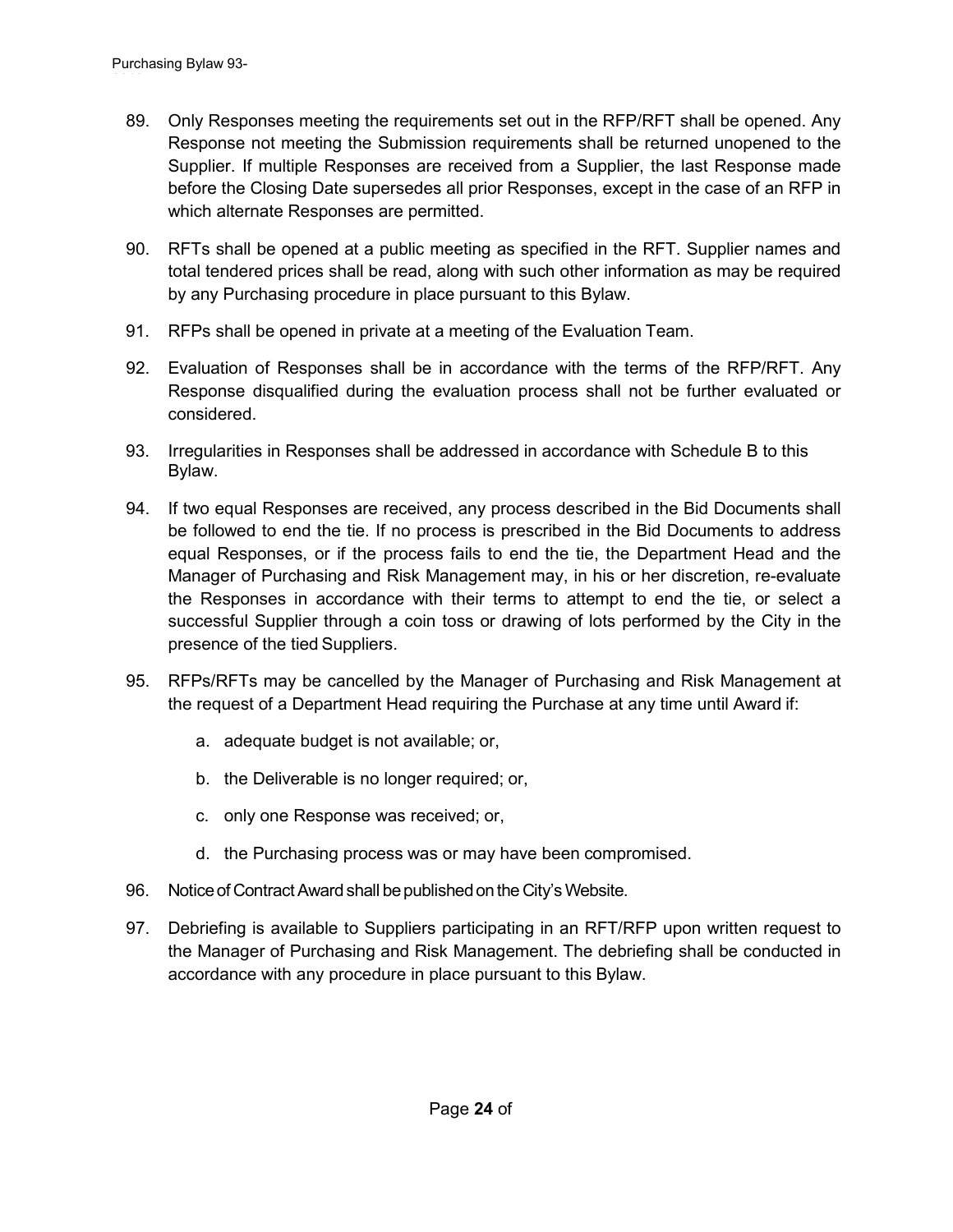### **In-House Submissions**

- 98. Where a Purchase of a Deliverable is considered and it is in the best interests of the City to permit City Employees to compete for the opportunity to supply the Deliverable as part of their employment with the City, in recognition of the fact that City Employees in the course of their employment cannot comply with Security, insurance and certain other Purchasing requirements, the Bid Documents shall contain provisions providing that the decision whether or not to Award a contract shall rest solely with Council.
- 99. City Employees shall be entitled to appear as delegations to Council to present financial, service, staffing and any other relevant information to Council when Council deliberates whether or not to Award a Contract to a Supplier or, in the alternative, to seek an internal source for the Deliverables.

# **Part IX - Special Circumstance Purchases**

### <span id="page-24-1"></span><span id="page-24-0"></span>**Lease and Financing**

100. The acquisition of any Goods through the use of a lease shall comply with the City's Corporate Leasing Policy CS.A3.03 and no Purchasing process shall be initiated until all necessary approvals are received under that policy.

### <span id="page-24-2"></span>**Blanket Contracts**

- 101. Where a Blanket Contract exists for Deliverables to be purchased, those Deliverables must be purchased under the Blanket Contract.
- 102. Blanket Contracts can be established by the Purchasing Department when all of the following criteria are met:
	- a. one or more Departments repetitively orders the same Deliverables or range of Deliverables and the actual demand (including quantity, delivery date, and delivery point) is not known in advance;
	- b. the Deliverables are readily available to be ordered ("called up") as and when the requirement arises; and,
	- c. prearranged prices or a prearranged pricing basis can be established at the outset and there is no need or intention to negotiate them at call-up.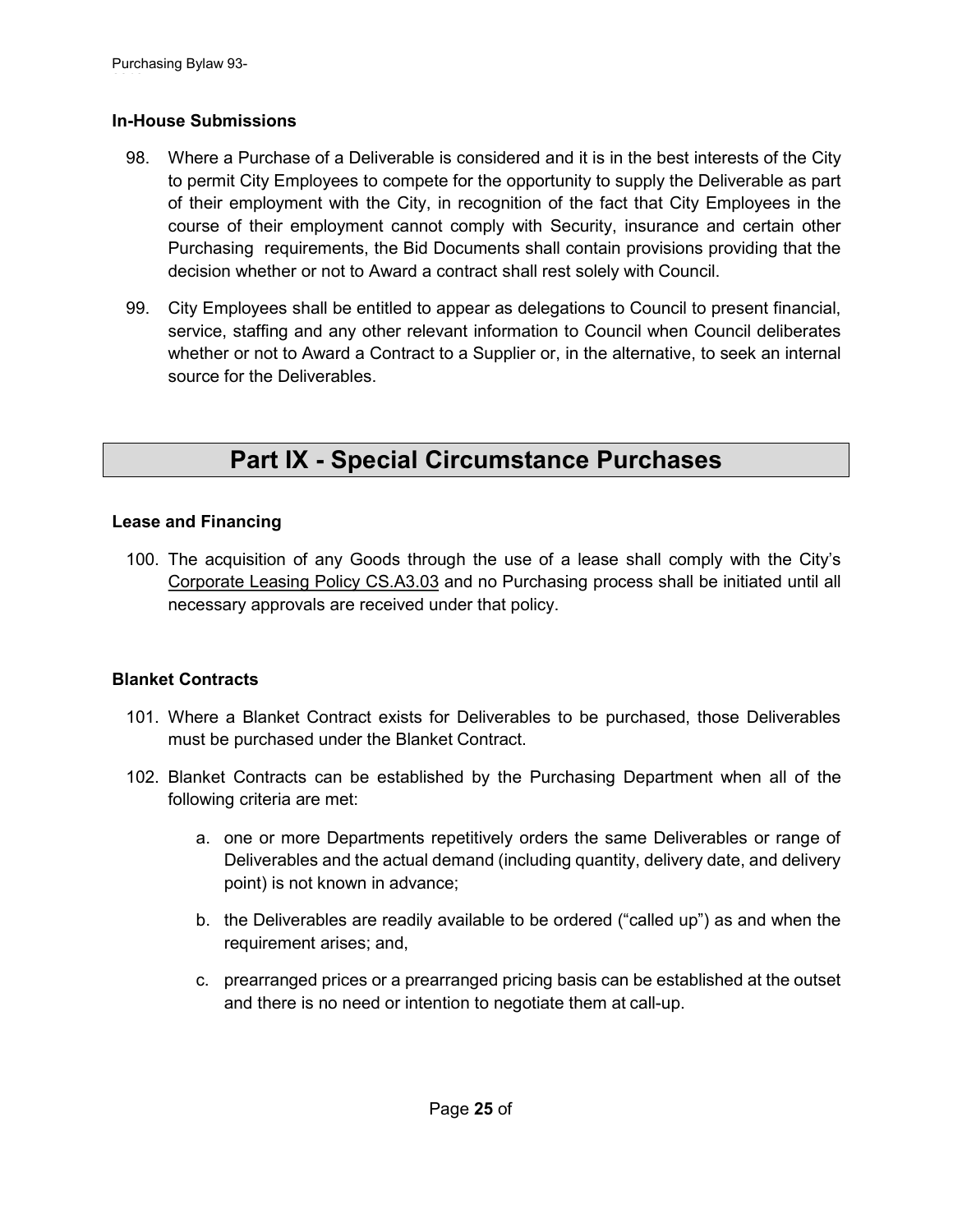- 103. Blanket Contracts shall be established by the competitive Purchasing method prescribed by the estimated annual value of the Blanket Contract.
- 104. The Manager of Purchasing and Risk Management shall maintain a list detailing Blanket Contracts and the associated Deliverables, Suppliers and pricing.

### <span id="page-25-0"></span>**Emergency Purchases**

- 105. An "Emergency" is defined as:
	- a. an imminent or actual danger to the life, health or safety of an official, the public, or an Employee while acting on the City's behalf;
	- b. an imminent or actual danger of injury to or destruction of property belonging to the City or to property owned by a third party to whom the City would be liable;
	- c. an unforeseen interruption of threat of an interruption of an essential public service;
	- d. an emergency as defined by the *Emergency Management Act* and the Emergency Response Plan formulated by the City;
	- *e.* a spill of a pollutant as contemplated by the *Environmental Protection Act.*
- 106. In the event of an Emergency requiring the purchase of goods or services to alleviate the Emergency, goods and services may be purchased by the most economical and expedient means, notwithstanding this Bylaw, as follows:
	- a. Under \$100,000: Department Heads have the authority to approve Emergency Purchases under \$100,000.
	- b. Between \$100,000 and \$150,000: On the recommendation of the Department Head, a CLT Member has the authority to approve Emergency Purchases between \$100,000 and \$150,000.
	- c. \$150,000 and above: On the recommendation of the Department Head, the CAO has the authority to approve Emergency Purchases of \$150,000 and above.
- 107. As soon as reasonably possible following the Emergency Purchase, the responsible Department Head shall submit an Emergency Purchase report in the prescribed form to the Manager of Purchasing and Risk Management and an information report to the CAO describing the circumstances of the Emergency.
- 108. If the Emergency Purchase is above \$150,000, the responsible Department Head shall bring an information report to Council at the next available meeting.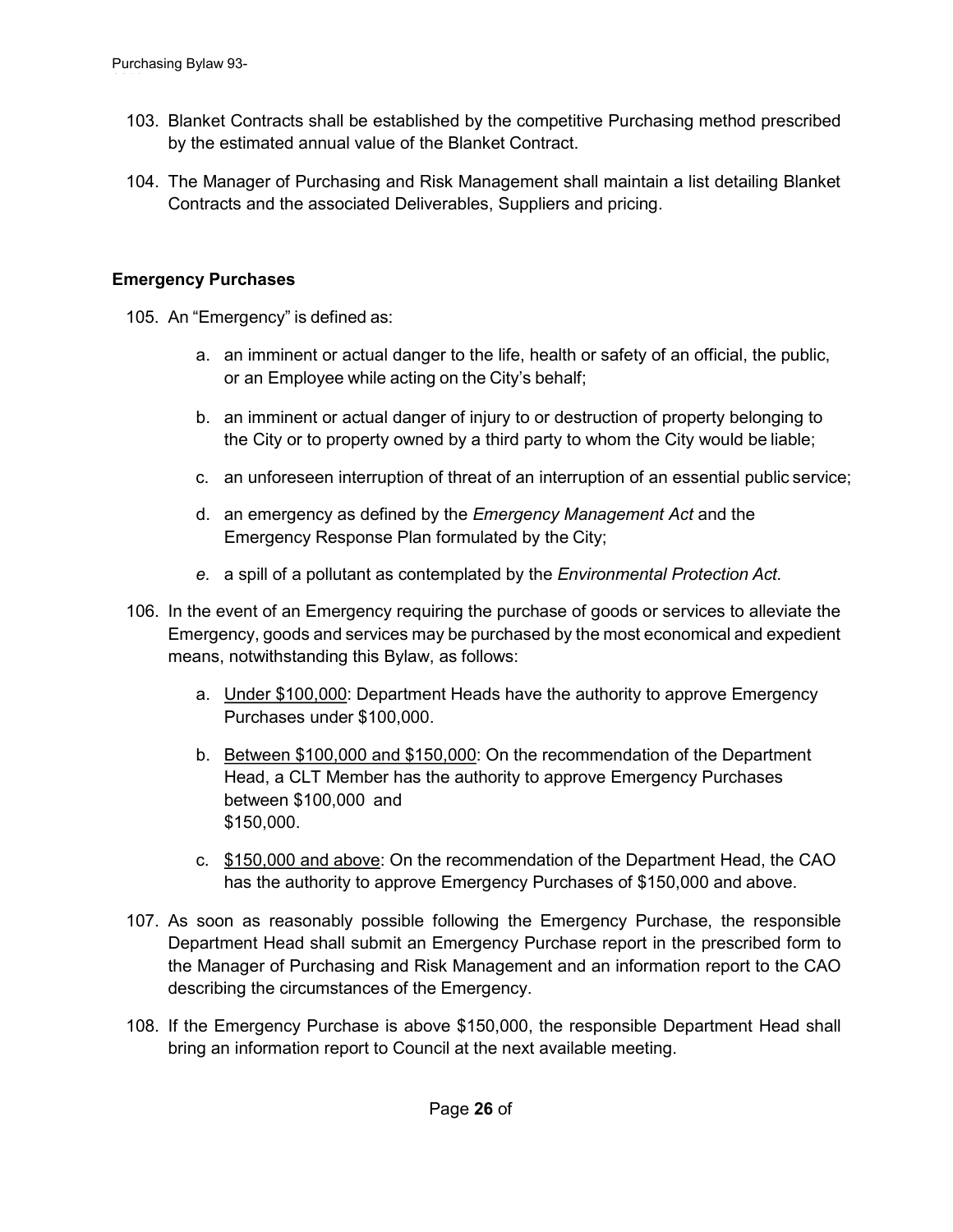### <span id="page-26-0"></span>**Negotiation**

- 109. Unless permitted by the Bid Documents, no negotiation shall be permitted within a Solicitation.
- 110. Deliverables may be acquired through negotiation if previously approved by the Manager of Purchasing and Risk Management based on one of the following circumstances:
	- a. Goods being purchased by sole source under section 111;
	- b. Only one bid is received on a Solicitation;
	- c. Where the lowest compliant Bid exceeds the available budget and it is impractical to recall the Solicitation;
	- d. No compliant bids are received on a Solicitation and it is impractical to recall the Solicitation; or,
	- e. Goods or services are required in response to an Emergency as defined by this Bylaw.

### <span id="page-26-1"></span>**Sole Source**

- 111. A non-competitive direct award of Contract may be used to purchase Deliverables from City funds only and with a value of \$100,000 or less with the prior approval of the Manager of Purchasing and Risk Management under the following circumstances:
	- a. Where there is no Response to a competitive process;
	- b. To ensure compatibility with existing products and services, to recognize exclusive rights, or to maintain specialized products that must be maintained by the manufacturer or its representative;
	- c. To purchase an item for testing or trial use;
	- d. Where Deliverables are in short supply due to market conditions, including geographic limitations and lack of competition;
	- e. To purchase an item directly for resale;
	- f. To exercise a purchase option under a rental contract;
	- g. To purchase Goods offered for sale by auction or tender, provided the CAO authorizes the submission of a bid;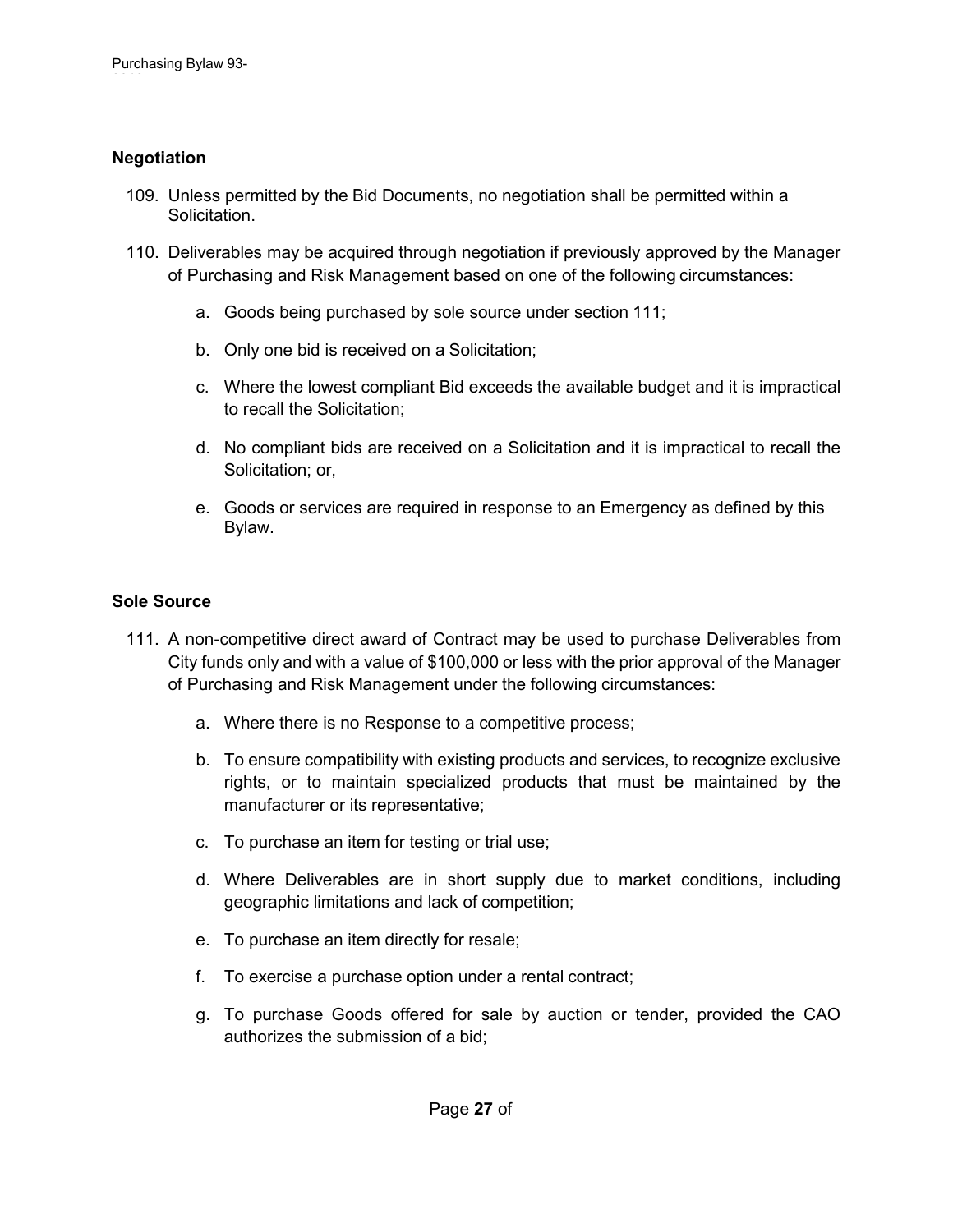- h. Where a competitive method of purchasing could interfere with the City's ability to maintain security or order, or to protect human, animal or plant life;
- i. Where an unforeseeable situation of urgency exists and competitive methods of purchasing would result in the City's inability to obtain the Deliverable in time; or,
- j. Where Deliverables relating to matters of a confidential or privileged nature are required and disclosure of these matters could reasonably be expected to compromise confidentiality, cause economic disruption, or otherwise be contrary to the public interest.,
- 112. Sole source purchases of Deliverables with a purchase price in excess of \$100,000 or pursuant to a funding agreement must comply with the Trade Agreements and provincial legislation and require consultation with the Manager of Purchasing and Risk Management.

#### <span id="page-27-0"></span>**Roster**

- 113. Where a Roster List exists for the Consulting Services sought to be purchased, Purchasing from such Roster List shall be permitted (but not required) if the Purchase Price is less than \$100,000
- 114. Roster Lists shall be developed only for Consulting Services and only when it is determined that a Roster List would assist the City in the formation of strategic relationships to better serve the City's Purchasing needs. The CAO has the authority to require the establishment of a Roster List.
- 115. Roster Lists shall only be valid for three (3) years and thereafter cannot be used unless updated by a new Prequalification.
- 116. Roster List Awards shall be made at the discretion of the responsible CLT Member based on an equitable distribution of Awards to the Suppliers on the relevant Roster List and provided that an acceptable Contract can be negotiated with the Supplier.
- 117. Roster List Awards shall be evidenced by a Formal Agreement.

### <span id="page-27-1"></span>**Cooperative Purchasing**

118. The Manager of Purchasing and Risk Management is authorized to enter into arrangements with area municipalities, local boards and other public bodies or authorities for the purchase of Deliverables on a cooperative or joint basis where there are economic advantages to doing so; provided that under any such approved arrangement the methods utilised are competitive and adequate arrangements have been made for the provision of all necessary support required by the Purchasing method chosen.

Page **28** of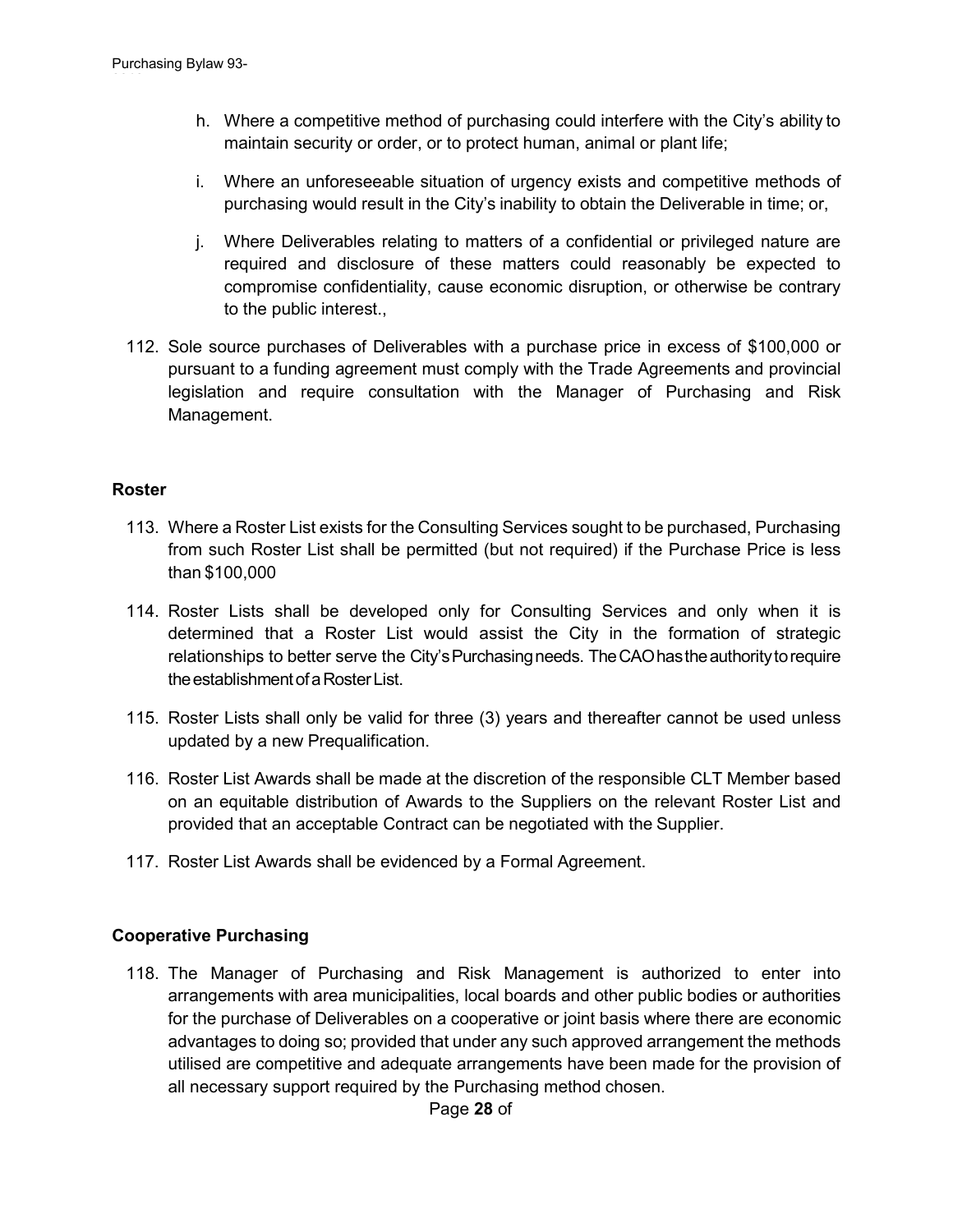### **Part X - Security, Insurance and Indemnity**

### <span id="page-28-1"></span><span id="page-28-0"></span>**Bid Security**

- 119. The City reserves the right to require Bid Security in the form of any one or more of the following:
	- a. financial bonds issued by a bonding company approved to transact business in Ontario;
	- b. certified cheques, bank draft or money order drawn on any bank named in Schedule I or II to the *Bank Act* (Canada), any trust or loan company registered under the Loan and *Trust Company Act* (Ontario), the Province of Ontario Savings office, or a credit union as defined in the *Credit Unions and Caisses Populaires Act* (Ontario);
	- c. an Irrevocable letter of credit naming the City as beneficiary.

all satisfactory in form to the Manager of Purchasing and Risk Management.

#### <span id="page-28-2"></span>**Performance Security and Labour and Materials Security**

- 120. Performance security and labour and material payment security are required for all Construction Purchases over \$150,000.
- 121. Performance security is required for all non-Construction Purchases over \$150,000.
- 122. The Manager of Purchasing and Risk Management may require labour and material payment security for non-Construction projects over \$150,000 if the Manager of Purchasing and Risk Management deems such security to be in the best interests of the City.
- 123. Where performance security and labour and material payment security are required, the amount of such security shall be 50% of the amount of the Purchase Price, provided that the Manager of Purchasing and Risk Management and the Department Head shall have the discretion to require security in excess of 50% of the amount of the Purchase Price, if in their opinion it would be in the best interests of the City to do so.

#### <span id="page-28-3"></span>**Indemnity**

Page **29** of 124. The City shall be indemnified for and against any claim, loss, cost or damage resulting from a Supplier's obligations under a Contract.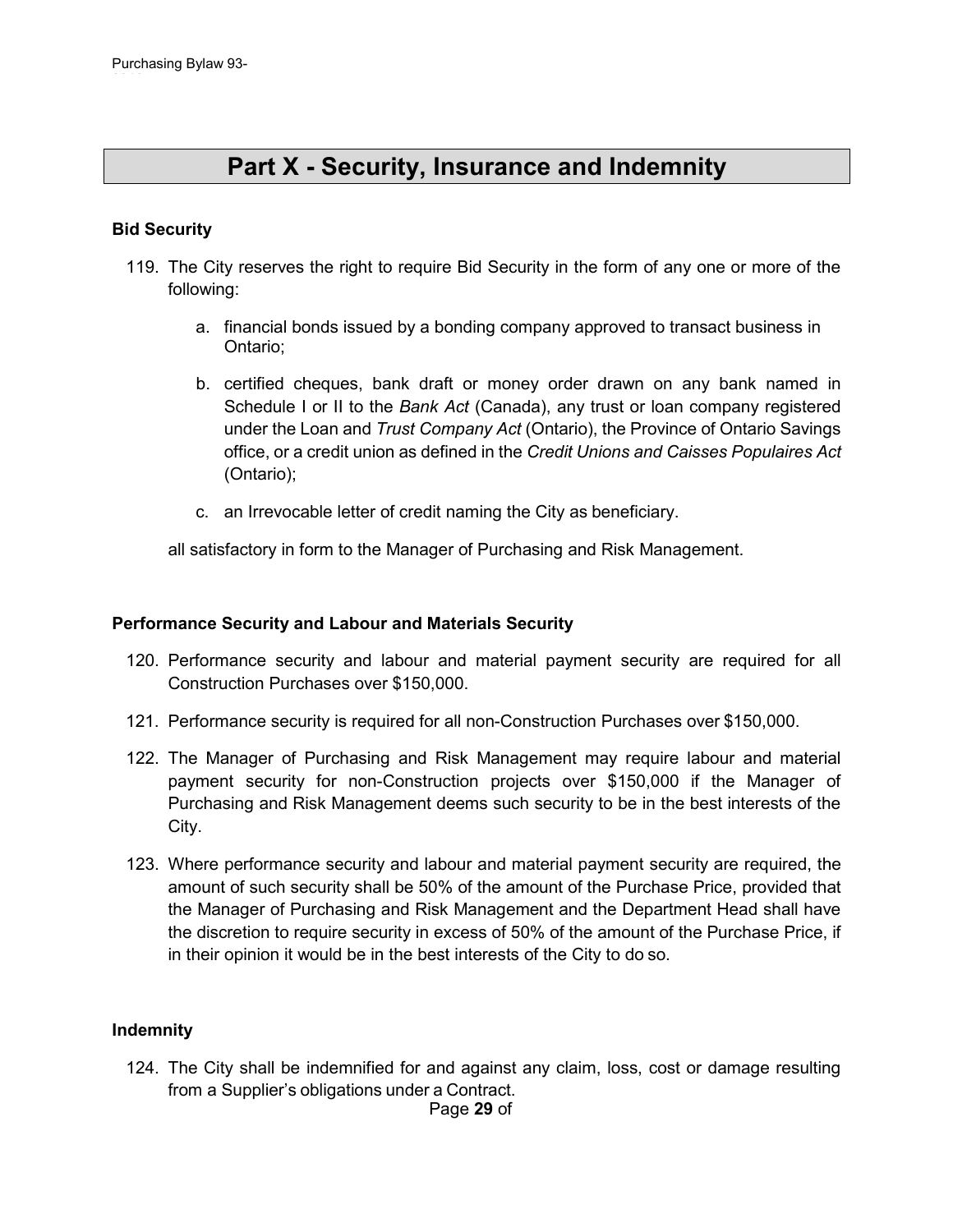### <span id="page-29-0"></span>**Insurance**

- 125. Bid documents shall disclose all necessary insurance as established by the Risk Management Department from time to time and defined in Schedule "C."
- 126. All insurance must be in a form satisfactory to the Manager of Purchasing and Risk Management and shall be delivered prior to the commencement of work, to remain in force for the duration of the Contract inclusive of any maintenance period and shall:
	- a. name the City as an additional insured;
	- b. be primary and non-contributing;
	- c. contain a "cross liability/separation of insureds" clause; and,
	- d. not be altered, cancelled or permitted to lapse without 30 days' prior written notice to the City by the insurer
- 127. The Supplier shall also maintain adequate insurance of its own interests in completing the Contract.
- 128. The Manager of Purchasing and Risk Management has the authority to modify or waive insurance requirements if, in his or her sole discretion, to do so would not result in harm or undue risk to the City.

### <span id="page-29-1"></span>**Occupational Health and Safety**

- 129. Prior to the commencement of the work, the Supplier shall deliver a Certificate of Clearance from the Workplace Safety and Insurance Board to evidence an account in good standing, or, if the Supplier is exempt from membership, satisfactory evidence of such exemption.
- 130. All Suppliers shall strictly comply with all *Occupational Health and Safety Act* requirements and shall indemnify and hold harmless the City in respect of same, including any legal costs, fines or other penalties incurred by the City resulting from the Supplier's performance of the Contract terms.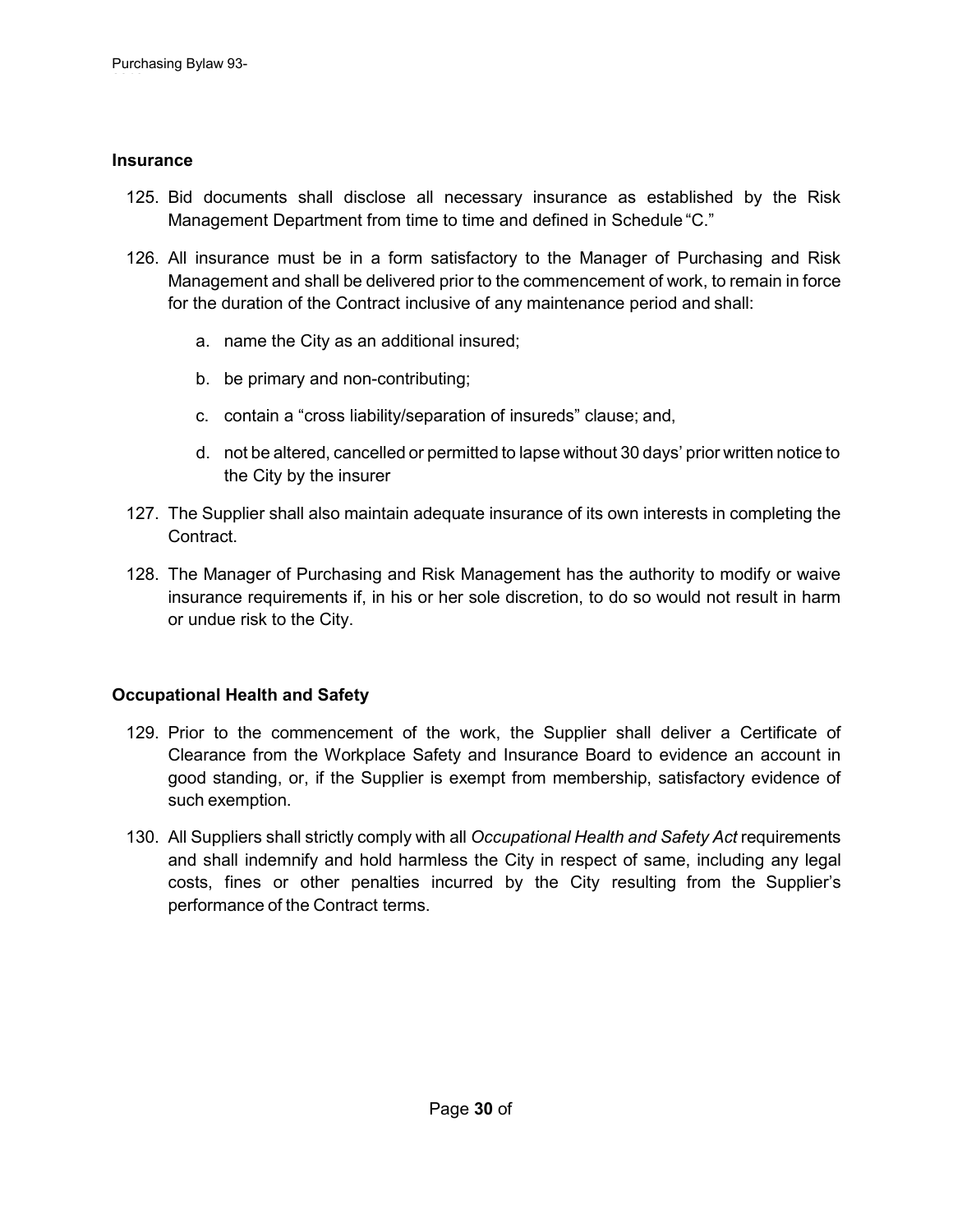# **Part XI - Contracts**

### <span id="page-30-1"></span><span id="page-30-0"></span>**Types of Contracts**

- 131. An Award can be evidenced by a Purchase Order or a Formal Agreement
- 132. The Manager of Purchasing and Risk Management shall determine whether a Purchase Order or a Formal Agreement is required with a Supplier, having regard to the nature of the Deliverable, the complexity of the Purchase, and the risks, terms and conditions applicable to the Purchase.
- 133. The City Solicitor shall prepare or approve any Formal Agreement required by section 132.

### <span id="page-30-2"></span>**Administrative Authority To Sign Contracts**

- 134. The Manager of Purchasing and Risk Management has the authority to sign Purchase Orders.
- 135. If a Formal Agreement is required under Section 132 for a Purchase that would fall within the administrative purchasing authority and would therefore not otherwise require Council approval, the CAO and City Clerk are authorized to sign the Formal Agreement on behalf of the City, provided the Formal Agreement is satisfactory in form to the City Solicitor, satisfactory in financial content to the City Treasurer and Chief Financial Officer, and satisfactory in technical content to the Department Head responsible for the Department making the purchase.
- 136. Unless otherwise duly authorized by Council Resolution or Bylaw, no other Employees are permitted to sign Contracts on behalf of the City for the Purchase of any Deliverable.

#### <span id="page-30-3"></span>**Contract Renewals and Extensions**

- 137. Where a Contract contains an option for renewal, the Department Head may request the Purchasing Department to exercise such option provided that:
	- a. in the opinion of the Department Head and the Manager of Purchasing and Risk Management, the Supplier's performance under the prior term of the Contract has been satisfactory and has met the requirements of the Contract;
	- b. the Department Head provides a written explanation to the Manager of Purchasing and Risk Management as to why the renewal is in the best interests of the City;
	- c. the Department Head and the Manager of Purchasing and Risk Management agree that the exercise of the option is in the best interests of the City;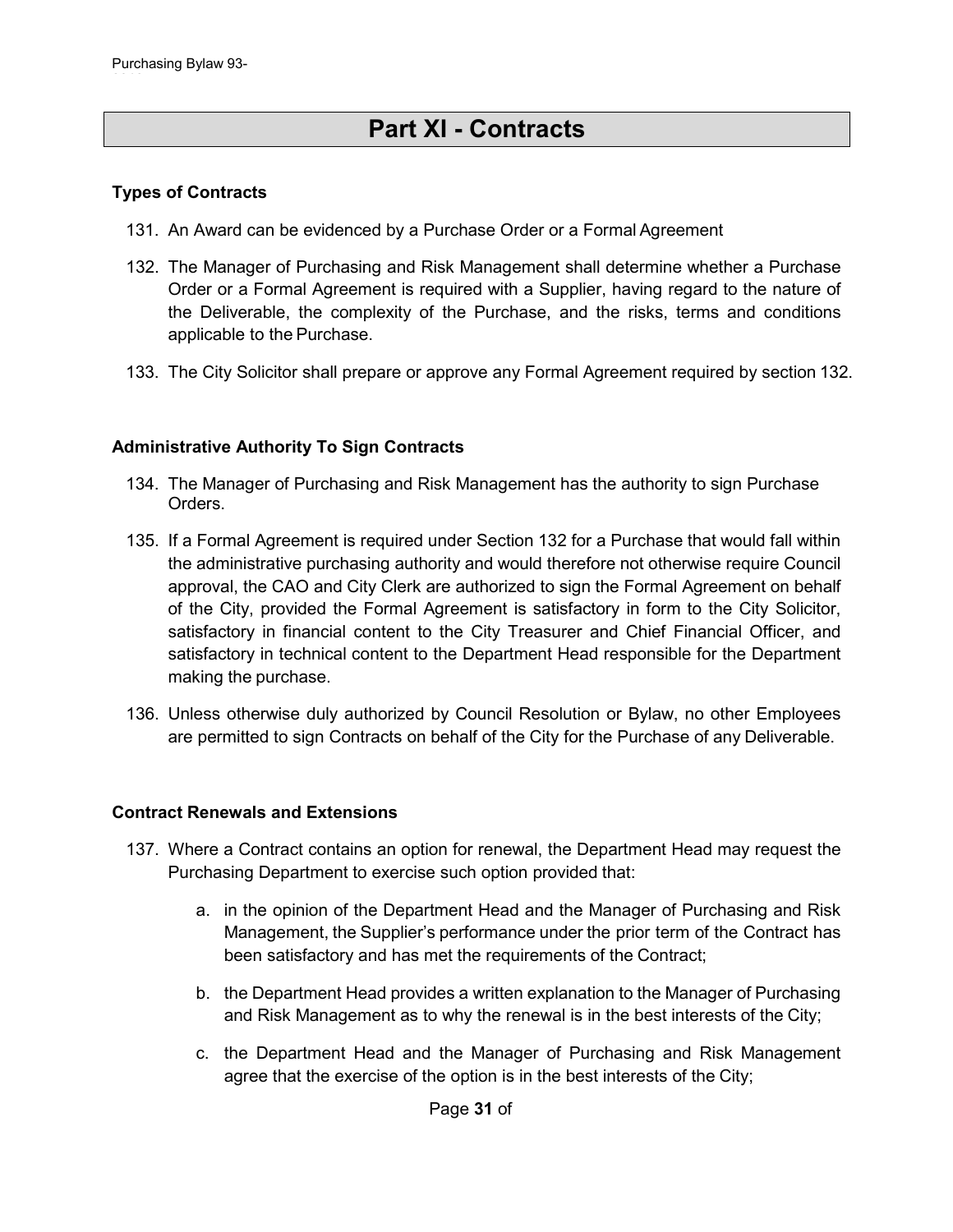- d. funds are available in the appropriate accounts within the Council approved budget including authorized revisions to meet the proposed expenditure;
- e. the dollar amount does not exceed \$150,000; and,
- f. the Contract is not otherwise required to be brought before Council .

### <span id="page-31-0"></span>**Contract Amendments and Revisions**

- 138. No amendment or revision to a Contract shall be made unless, in the opinion of the City Solicitor, that amendment or revision is in the best interests of the City.
- 139. No amendment changing the original Purchase Price of a Contract shall be agreed to without a corresponding change in the requirement or scope of work.
- 140. The CAO has the authority to approve Contract amendments where:
	- a. the amended Purchase Price is less than \$150,000 and it does not exceed the Council approved budget; or,
	- b. the Contract was originally approved by Council, and the amendment is less than the lesser of 10% of the original Purchase Price or \$150,000,
- 141. Council must approve amendments that result in:
	- a. a significant change in the scope of work;
	- b. an overrun of the approved budget.; or,
	- c. the Purchase Price exceeding \$150,000.

### **Part XII – Supplier and Material Management**

### <span id="page-31-2"></span><span id="page-31-1"></span>**Performance Management**

142. The Manager of Purchasing and Risk Management is responsible for the City's Supplier performance management system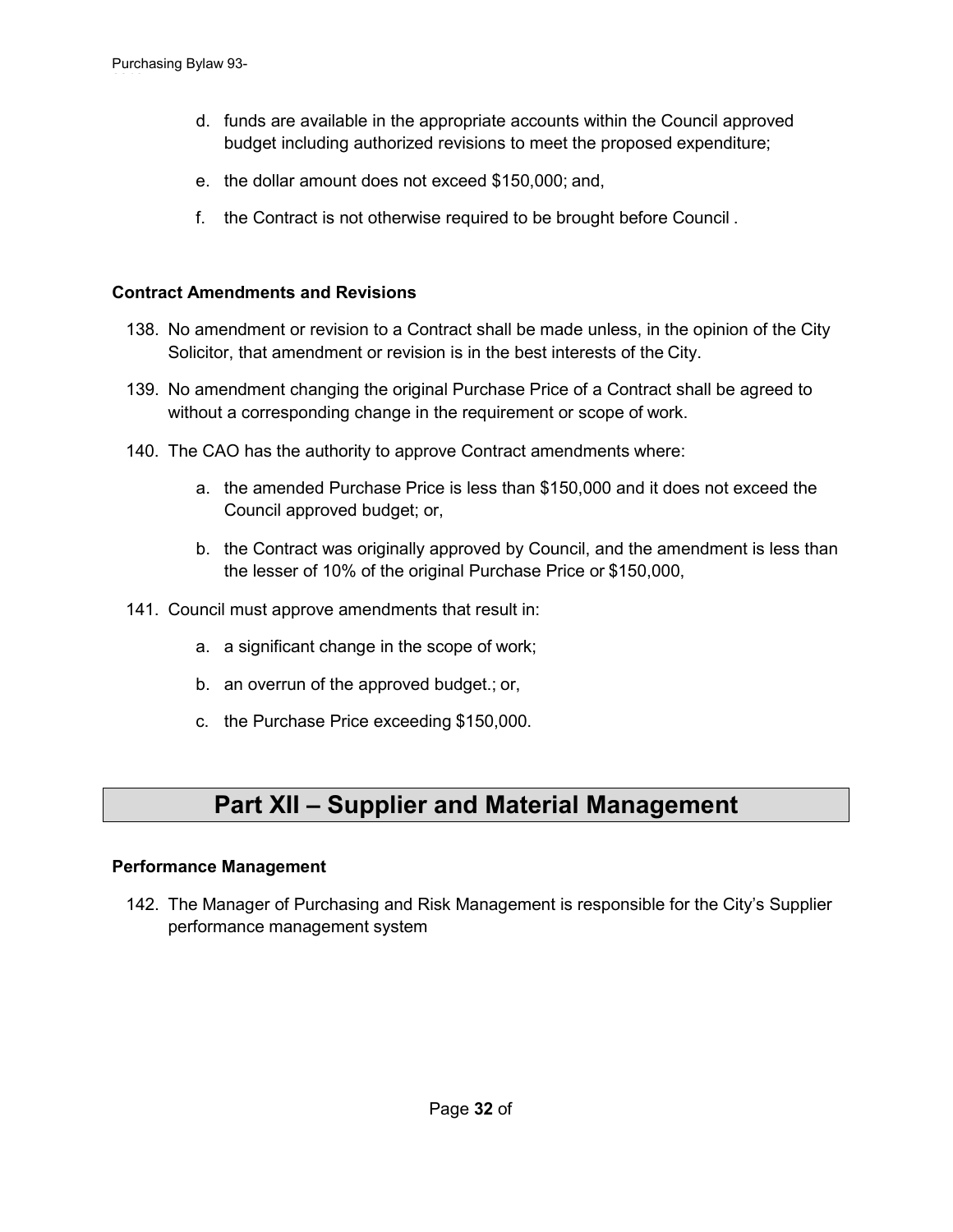### <span id="page-32-0"></span>**Supplier Suspension**

- 143. The City may, but shall not be obligated to, at the discretion of the Chief Administrative Officer, suspend aSupplierfrom participating in theCity'sPurchasing activities by reasonof:
	- a. litigation by the Supplier or any officer or director of the Supplier, directly or indirectly through another corporation, in legal action against the City, City Consultants engaged by the City in respect of a specific Solicitation, or Employees in relation to any other Contract or service or any matter arising from the City's exercise of its powers, duties or functions if the litigation is likely to affect the Supplier's ability to work with Employees or City Consultants or to cost additional staff and legal costs in the administration of a Contract with the Supplier;
	- b. poor past performance by the Supplier, failure to meet specifications or health and safety violations, as documented by the Department Head and provided to the Manager of Purchasing and Risk Management;
	- c. a failure by the Supplier to satisfy a debt due to the City; or,
	- d. a withdrawal by a Supplier of a Response after the public opening of an RFT, or after Award of an RFP.
- 144. The CAO, in consultation with the City Solicitor and Manager of Purchasing and Risk Management, may prohibit a Supplier from participating in City Purchasing activities due to poor performance.
- 145. A Supplier shall be given an opportunity to respond to an allegation of poor performance.
- 146. A suspension shall be lifted at the discretion of the CAO if the suspended Supplier demonstrates to the City that the reasons leading to the suspension have been satisfactorily addressed and that the Supplier no longer poses a performance risk to the City.

### <span id="page-32-1"></span>**Material**

- 147. Department Heads shall be responsible for inventory management and shall ensure a physical inventory of stock items be taken on a periodic basis and shall allow for adequate inventory obsolescence.
- 148. The Manager of Purchasing and Risk Management may alter the source of supply of a Deliverable if it is in the best interests of the City to do so.
- 149. Upon receipt of Deliverables, Departments shall:
	- a. promptly inspect the Deliverable for compliance with the terms of the Contract;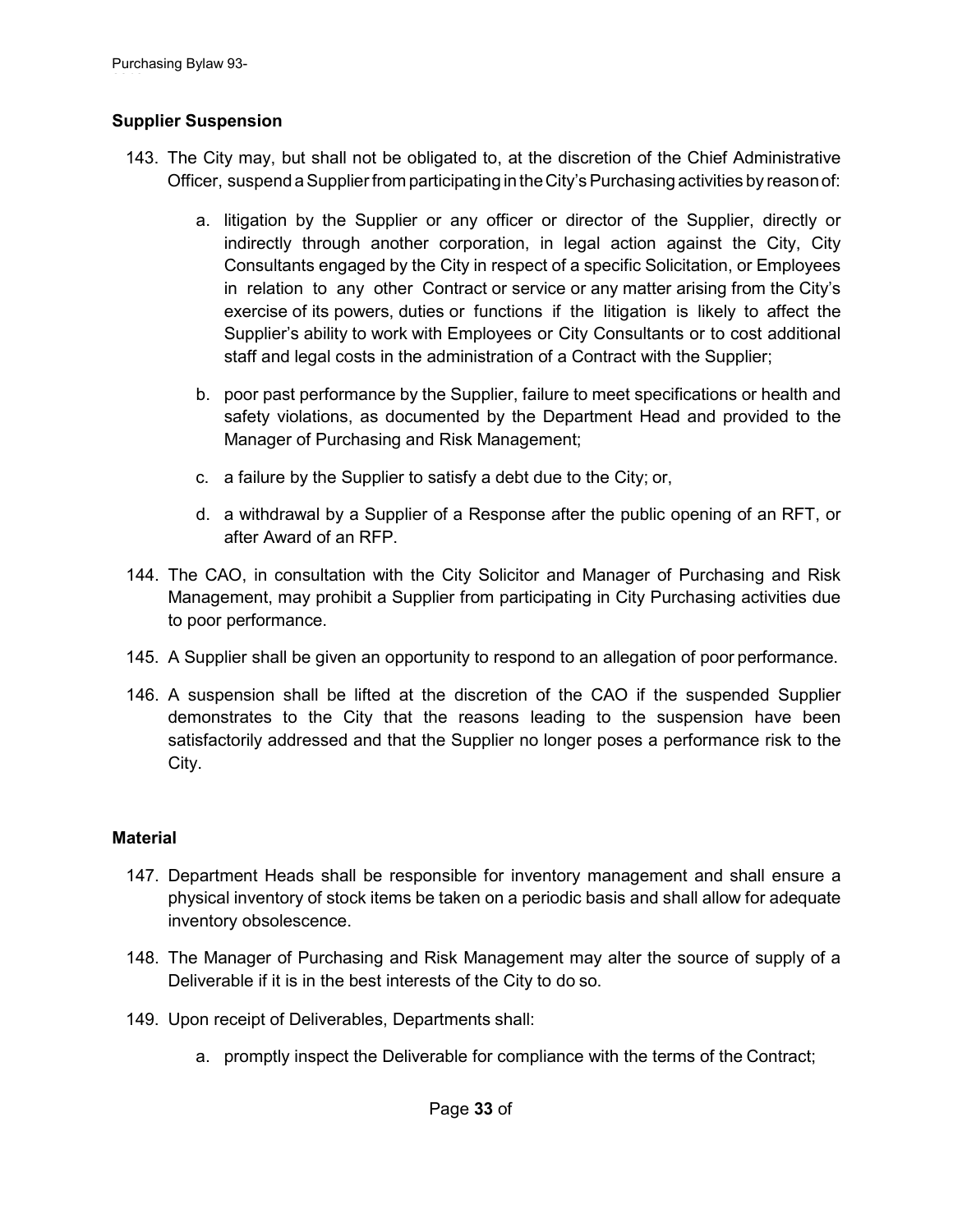- b. advise the Purchasing Department promptly of any deviation from the terms of the Contract; and,
- c. assist the Purchasing Department as required to rectify deficiencies or deviations.

### **Part XIII - Disposal of Surplus and Obsolete**

**Goods**

#### <span id="page-33-1"></span><span id="page-33-0"></span>**Identification of Goods**

- 150. The Manager of Purchasing and Risk Management shall have the authority to dispose of material declared to be surplus in accordance with this section.
- 151. Each Department Head shall submit a report to the Manager of Purchasing and Risk Management identifying surplus items, being all goods, equipment and stock which is no longer being used, or which has become obsolete, worn out or otherwise incapable of being used.

### <span id="page-33-2"></span>**Means of Disposal**

- 152. The Manager of Purchasing and Risk Management shall first determine if the items may be of use to other City Departments and may authorize distribution.
- 153. If the surplus items cannot be used by City Departments, the Manager of Purchasing and Risk Management may dispose of them by any of the following methods:
	- a. offered for sale to public agencies;
	- b. sold by external advertisement, including by tender, quotation, public auction or online auction;
	- c. sold or traded to the original supplier or others in that line of business;
	- d. donated to a charitable organization;
	- e. recycled;

or any other means appropriate and in the best interests of the City.

- 154. If the surplus items may not otherwise be Disposed of, they shall be scrapped.
- 155. Disposal of surplus Items valued at \$150,000 or more must receive prior Council approval.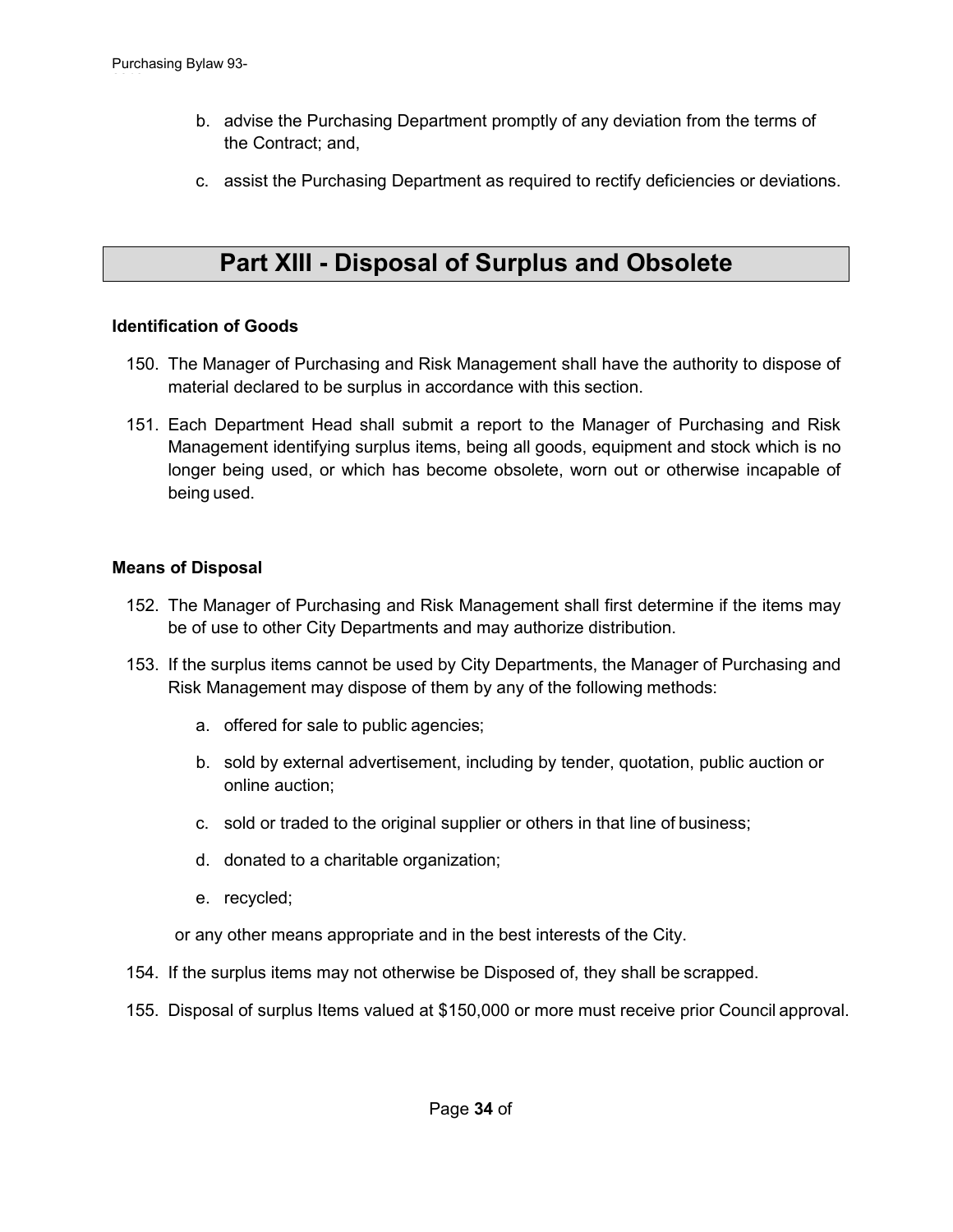### <span id="page-34-0"></span>**Sale of Surplus Items**

- 156. In the case of sale by sealed bids, the reserve price for each item or lot shall be published.
- 157. In the case of sale by public auction, on-line auction or informal offer, the reserve price shall be used as an estimate and shall not be disclosed.
- 158. Any revenue net of expenses incurred in the sale shall be credited to the appropriate Department.
- 159. No Employees or related parties as defined by the City's Code of Ethics and Conflict of Interest Policy shall be permitted to receive Surplus Items except by purchase at public auction or on-line auction provided such auction or online auction is conducted by a third party and does not involve the Employee.

### <span id="page-34-1"></span>**Hazardous Material**

160. Disposal of unsafe or hazardous surplus items is the responsibility of the originating Department and shall be conducted in accordance with this Bylaw.

# **Part XIV - General Administration of this Bylaw**

### <span id="page-34-3"></span><span id="page-34-2"></span>**Records and Information**

- 161. Purchasing records will be retained in accordance with the City's Record Retention Bylaw Number 12599.
- 162. The City is subject to the *Municipal Freedom of Information and Protection of Privacy Act*. Subject to the provisions of that Act, the City will use reasonable efforts to safeguard the confidentiality of any information identified by a Supplier as confidential, but shall not be liable in any way whatsoever if such information is disclosed.

### <span id="page-34-4"></span>**Reporting Requirements**

- 163. The following reports are required:
	- *a. Disposal of Surplus Goods Report*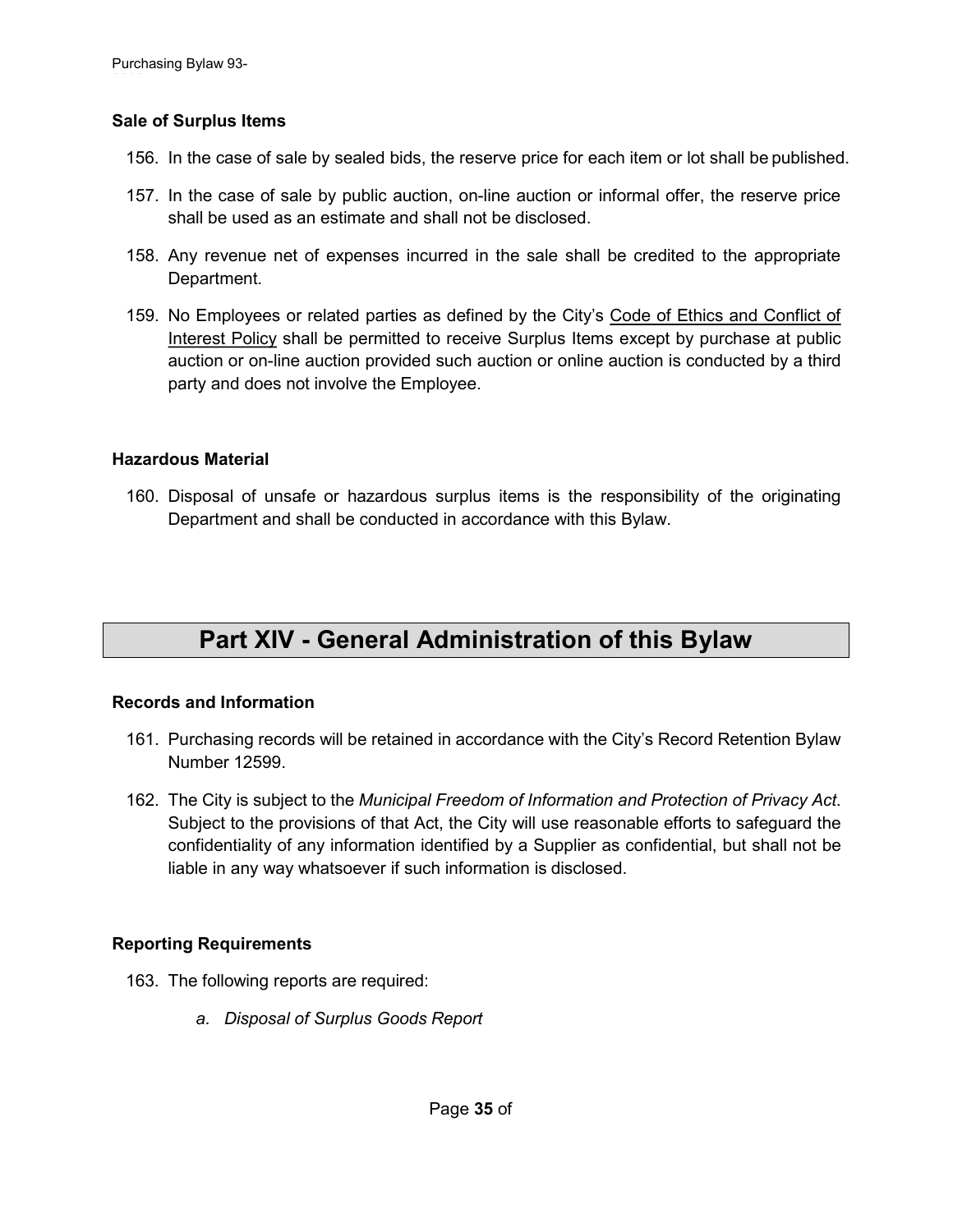The Manager of Purchasing and Risk Management shall provide an annual information report to Council disclosing all Surplus Items disposed of under Part XIII of this Bylaw.

*b. Rostered Consultant Report*

The responsible CLT Member and the Manager of Purchasing and Risk Management shall provide a semi-annual report to Council disclosing all Consultants engaged through any rostering process in Part IX of this Bylaw.

### <span id="page-35-0"></span>**Review of Bylaw**

- 164. This Bylaw is the responsibility of the Manager of Purchasing and Risk Management and shall be reviewed and amended as required prior to the end of each term of Council.
- 165. Internal and external stakeholders shall be consulted in making amendments to this Bylaw.

### <span id="page-35-1"></span>**Specific Departmental Purchasing Rules**

- 166. The City Treasurer shall initiate and submit recommendations with respect to group benefits, banking and professional services, and debenture sales.
- 167. The purchase of any computer equipment subject to a departmental maintenance fee, software, photocopiers and telecommunications equipment are subject to the prior approval of the Executive Director of Information Technology.

### <span id="page-35-2"></span>**Procedures**

168. The Manager of Purchasing and Risk Management has the authority to establish procedures for implementing this Bylaw and to amend those procedures as required in the best interests of the City with the concurrence of the CAO and City Solicitor.

### <span id="page-35-3"></span>**Schedules**

169. Schedules A, B and C form part of this Bylaw. The City Solicitor has the authority to amend those Schedules as required in the best interests of the City with the concurrence of the CAO. Any amended schedules must be forwarded to all CLT Members.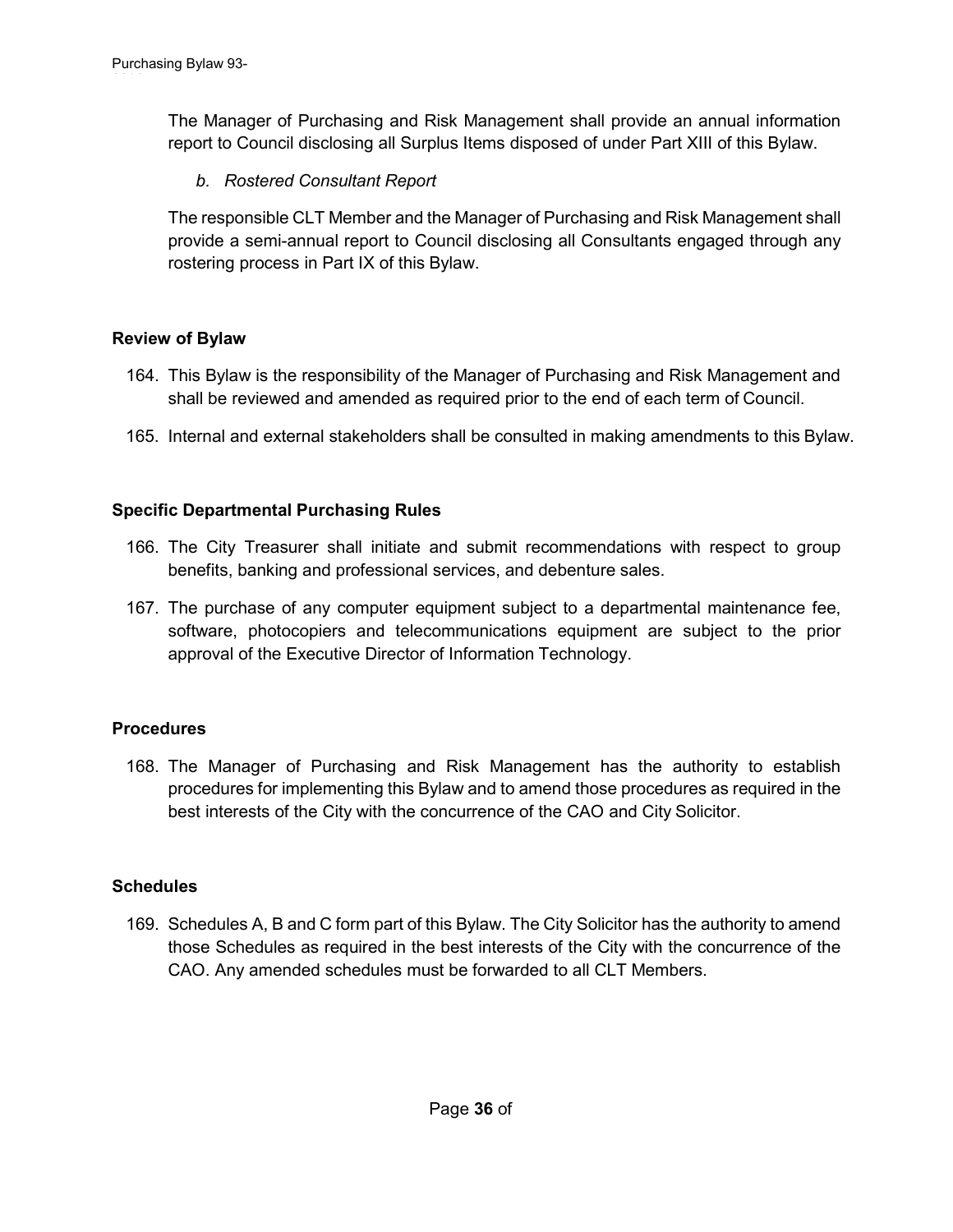### <span id="page-36-0"></span>**Review of Purchasing Files**

170. The Manager of Purchasing and Risk Management has the authority to randomly review Departmental purchasing files to monitor the effectiveness of the Bylaw and Procedures, and to ensure compliance with this Bylaw.

### <span id="page-36-1"></span>**Board Use of Bylaw**

171. Where the authority to enter into a Contract for the Purchase of Deliverables is a decision entirely within the jurisdiction of a Board, the Board may use the services of the Purchasing Department. All terms and conditions of this Bylaw and the Procedures will apply, except any reference to "Council" shall be read as a reference to the "Board"and any references to the "CAO" shall be read as reference to a "Designated Official".

### <span id="page-36-2"></span>**Repeal**

172. Bylaw 400-2004 **BE REPEALED** upon the effective date of this Bylaw.

### <span id="page-36-3"></span>**Effective Date**

173. This Bylaw shall come into force and take effect on the day after the final passing thereof.

### <span id="page-36-4"></span>**Transition Rules**

- 174. Notwithstanding its repeal, any Purchases begun but not yet completed by the Effective Date of this Bylaw shall be completed in accordance with the terms of Bylaw 400-2004.
- 175. Sections 113-117 addressing Roster Lists shall not come into effect until January 1, 2013, until which time bylaw 400-2004 shall govern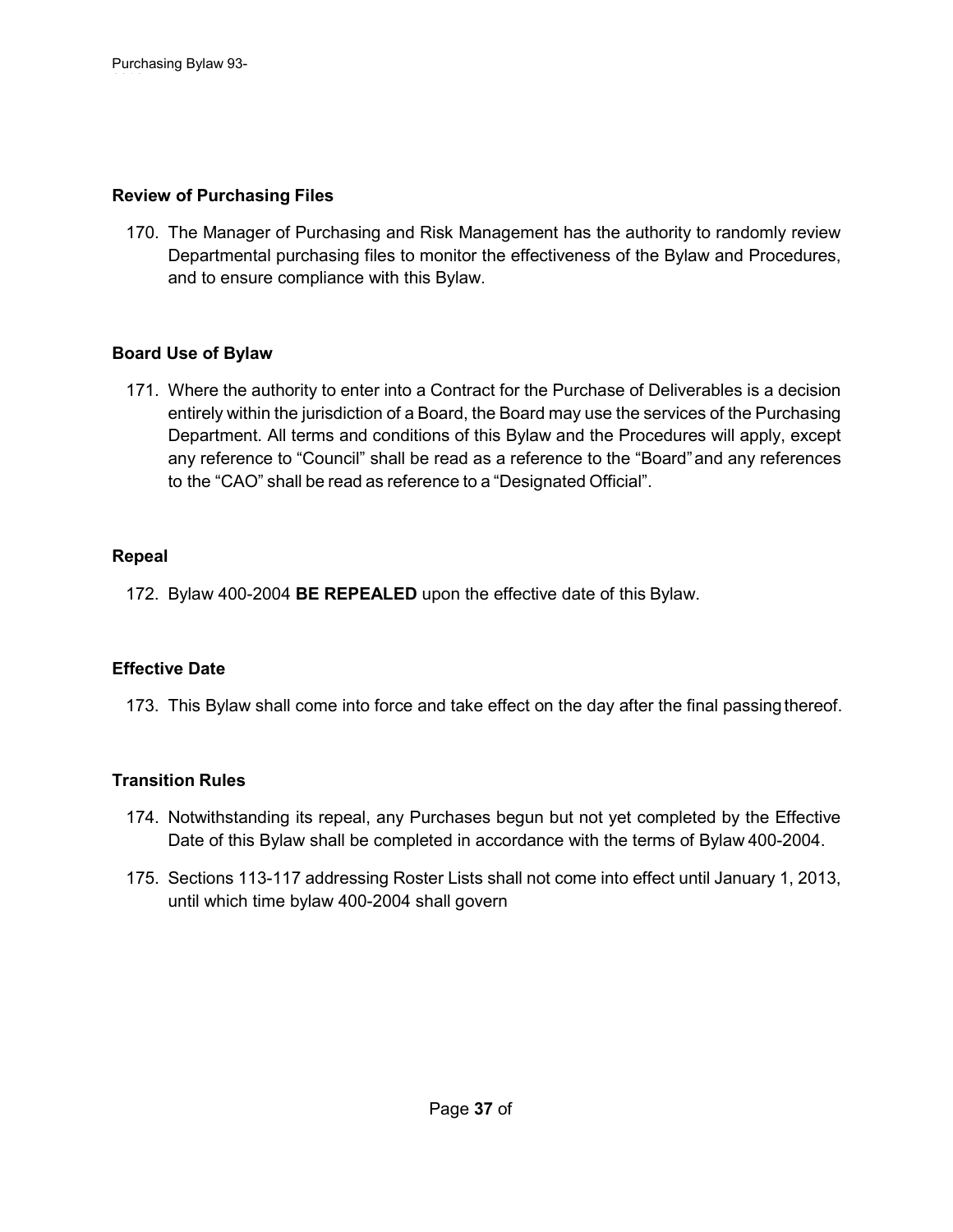### <span id="page-37-0"></span>**Title**

176. This Bylaw shall be referred to as the "Purchasing Bylaw."

EDDIE FRANCIS, MAYOR

VALERIE CRITCHLEY, CLERK

| <b>First Reading</b> | -              | July 9, 2012 |
|----------------------|----------------|--------------|
| Second Reading       | $\blacksquare$ | July 9, 2012 |
| <b>Third Reading</b> | ۰              | July 9, 2012 |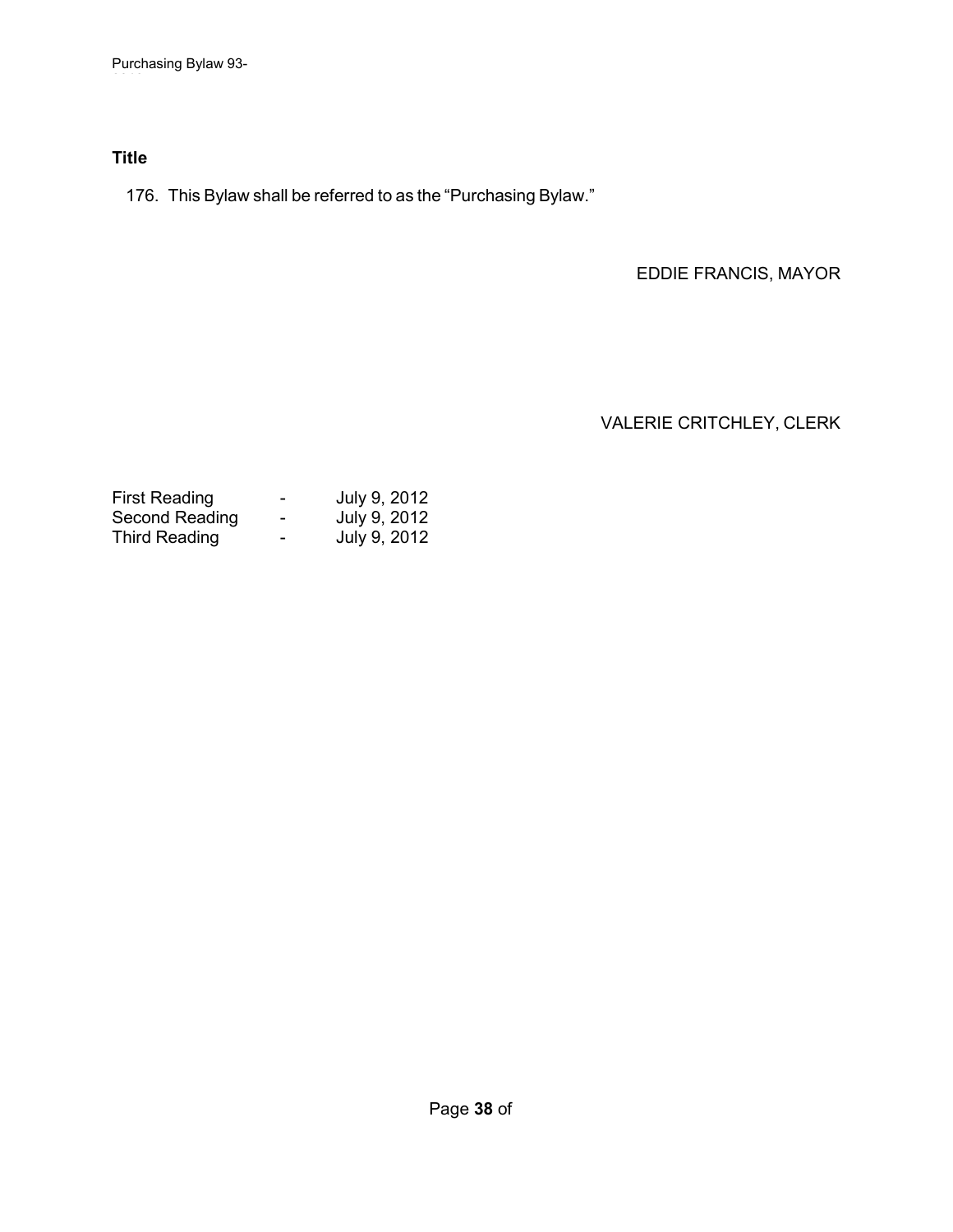# **Schedule A to Bylaw 93-2012 - Exemptions**

### **Exempt Purchases**

The purchase of the following is exempt from the application of this Bylaw:

- **1. Employer Expenses** including:
	- a. Salaries and benefits
	- b. Payroll deductions and remittances
	- c. Licenses
	- d. Training and education, including conferences and memberships
	- e. Reimbursable employee expenses as defined in the Travel and Business Expense Policy
	- **2. Governmental Charges** to and from other governmental bodies including Federal, Provincial and Municipal.
- **3. Periodic payments** including:
	- a. Debenture payments
		- b. Agency grants
		- c. Sinking fund payments
		- d. Postage
		- e. Utilities
		- f. Telephone, data and television services including installations and repairs
	- **4. Settlements**, **awards and deductible payments** for legal and/or insurance purposes.

### **5. Payments to Social Service Agencies and Health Agencies** under

purchase of service agreements, including all related:

- a. Medical and dental fees
- b. Committee fees
- c. Burial expenses
- d. Enforcement payments
- **6. Magazines, books, newspapers and periodicals**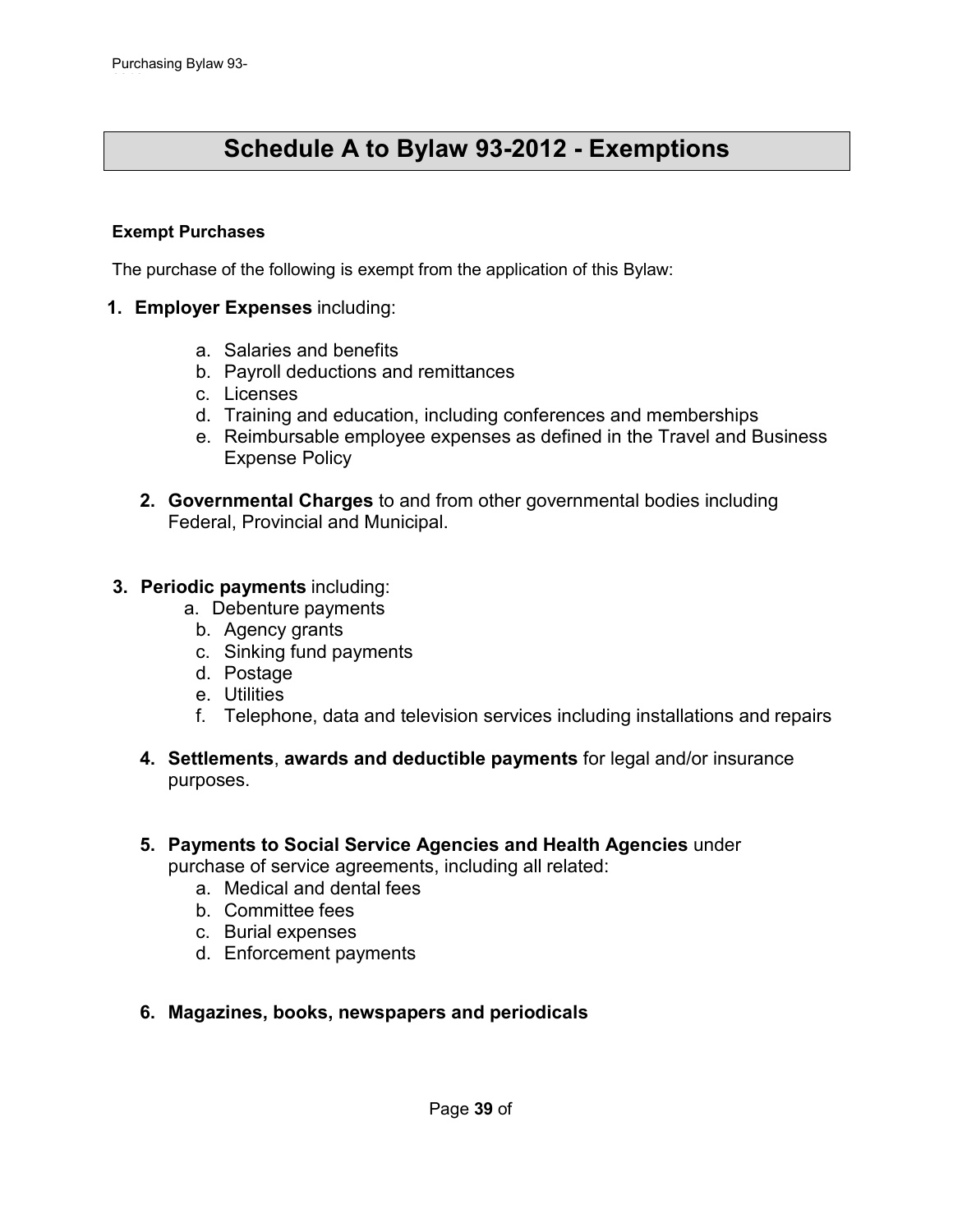### **7. Advertising**

- **8. Legal Services and support** in accordance with the delegation of authority to the City Solicitor.
- **9. Services** provided by licenced:
	- a. Medical doctors
	- b. Dentists
	- c. Nurses
	- d. Pharmacists
	- e. Dieticians
	- f. Medical Laboratories
- **10. Personal Services** fortheresidentsoftheCity's longtermcarefacilitynot performed by a member of a regulated health profession, including**:**
	- a. Hairdressing
	- b. Clergy
	- c. Aesthetics
- **11. Utility or Rail Works Services** where the public utility or the railway, as the case may be, carries out works at the behest of the City.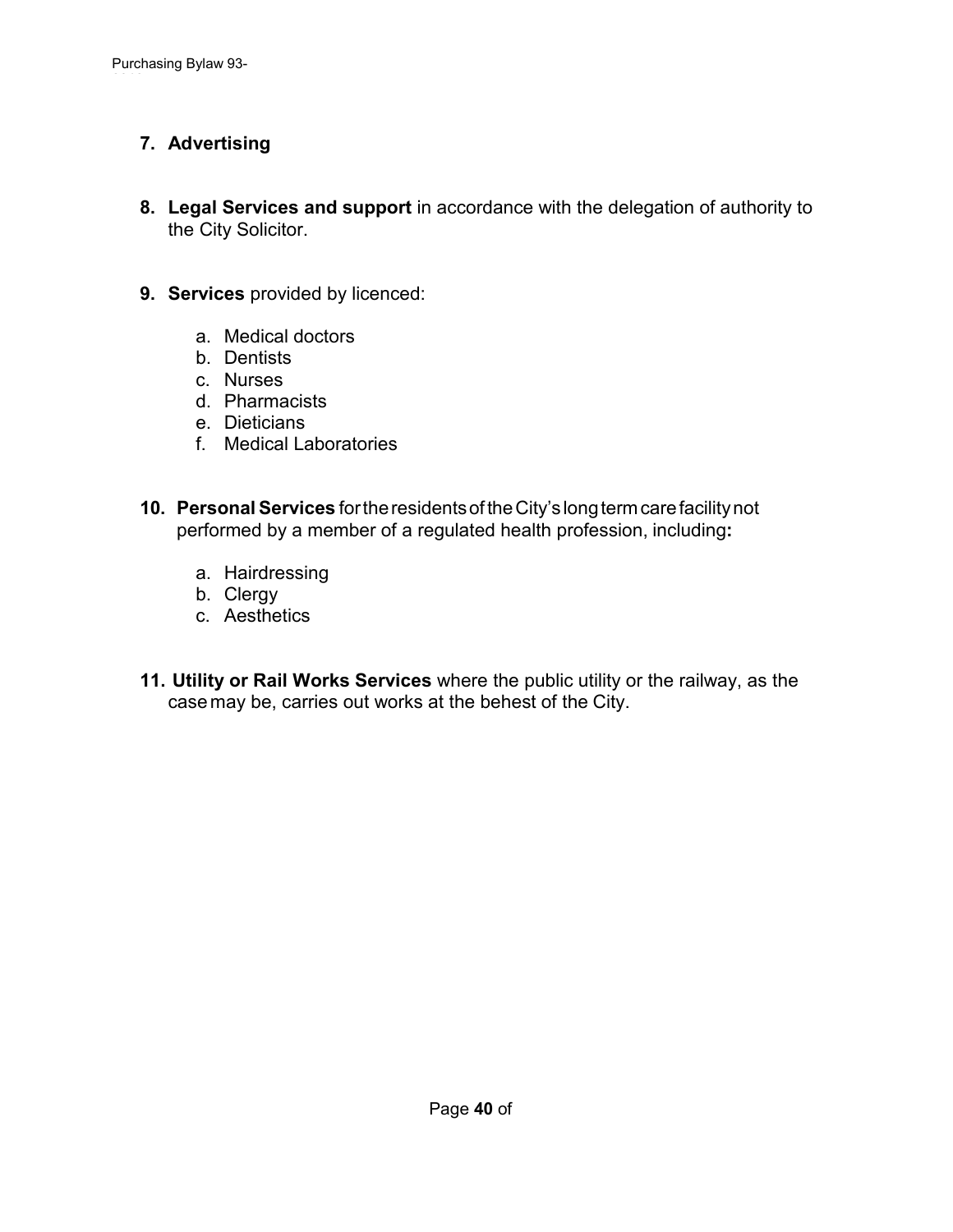# **Schedule B to Bylaw 93-2012 – Irregularities**

### **Nature of Irregularity**

1. Any deviation from the requirements of the Bid Documents is an irregularity.

An irregularity may be:

- a. Major, affecting price, quality, quantity or delivery and is material to the Contract or required by the Bid Documents; or,
- b. Minor, affecting form rather than substance.
- 2. Where discretion exists to determine whether an irregularity is Major or Minor, the Manager of Purchasing and Risk Management, the responsible Department Head and the City Solicitor shall jointly evaluate the irregularity to determine its nature in the context of the applicable Solicitation.
- 3. Except as noted herein, irregularities cannot be cured.

|    | <b>Irregularity</b> | <b>Action</b>                                                               |
|----|---------------------|-----------------------------------------------------------------------------|
| 1. | Late Response       | Response rejected<br>Response returned unopened<br>$\bullet$<br>to Supplier |
| 2. | Envelope not sealed | Response rejected<br>Response returned unopened<br>to Supplier              |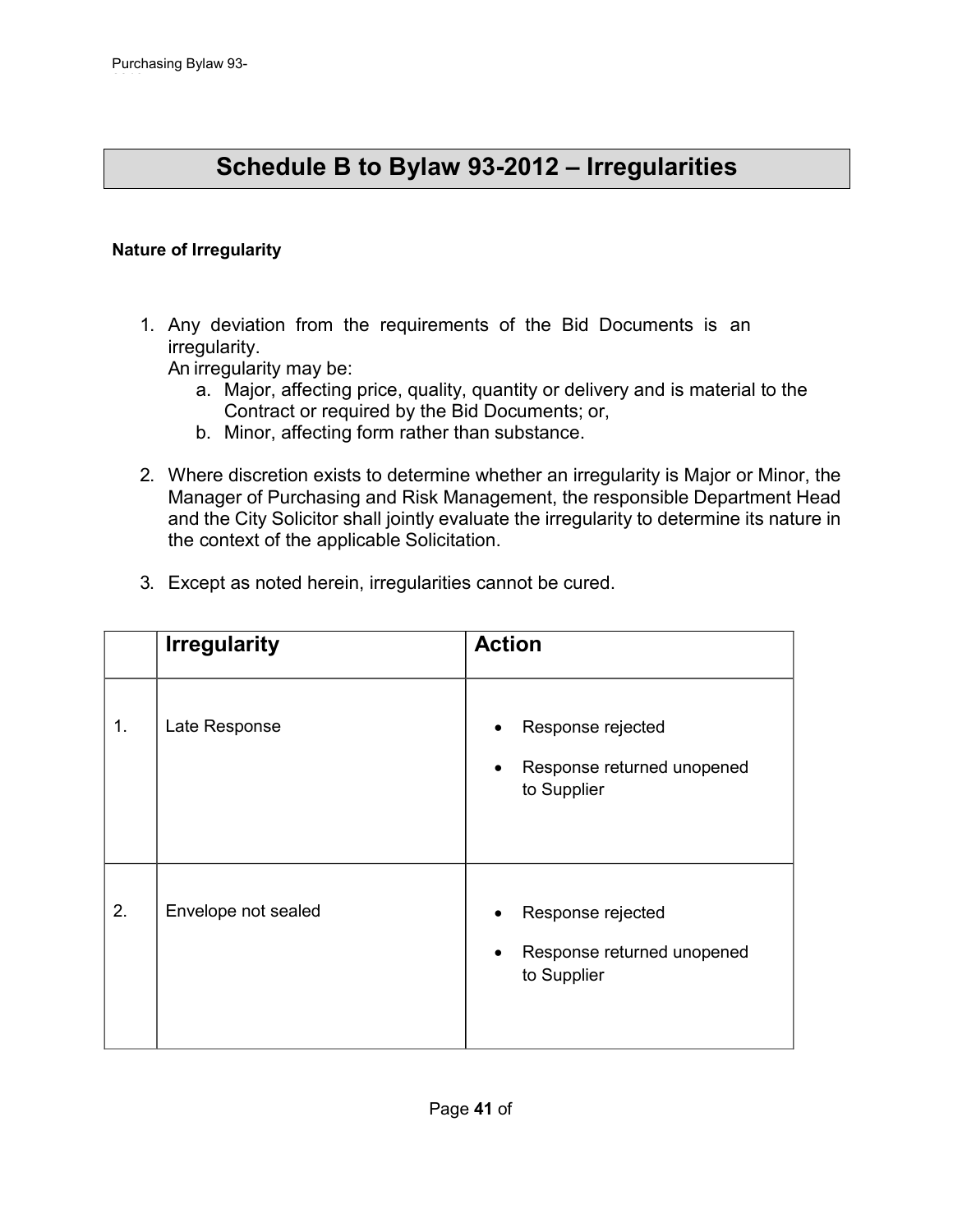| 3. | Response completed or<br>signed in erasable medium | Response rejected                                                                                                               |
|----|----------------------------------------------------|---------------------------------------------------------------------------------------------------------------------------------|
| 4. | Response does not bear an<br>original signature    | Response rejected                                                                                                               |
| 5. | All sections of Bid Documents<br>not completed     | Response rejected if the<br>effect is a Major irregularity                                                                      |
| 6. | Response submitted by<br>unregistered Supplier     | Supplier must pay all<br>necessary fees to become<br>Registered Supplier prior to<br>the opening; if not, Response<br>rejected. |
| 7. | Minor clerical errors on Response                  | 48 hours to initial                                                                                                             |
| 8. | Minor mathematical errors on<br>Response           | Unit pricing prevails; 48 hours<br>to initial                                                                                   |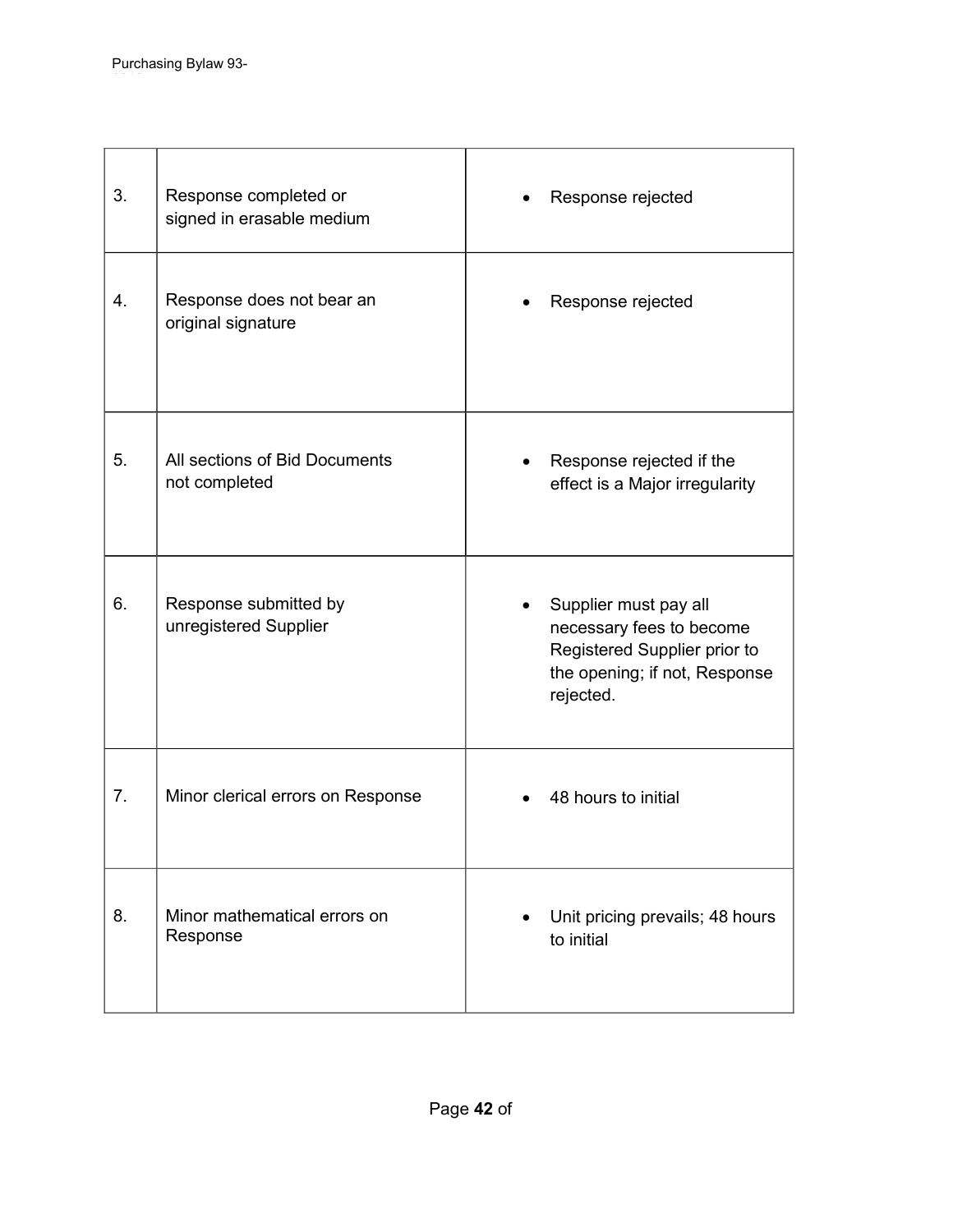| 9.  | Missing or insufficient Bid Bond                     | Response rejected                                                                                                                                    |
|-----|------------------------------------------------------|------------------------------------------------------------------------------------------------------------------------------------------------------|
| 10. | Missing or insufficient agreement to<br>bond         | Response rejected                                                                                                                                    |
| 11. | Qualified Response if no<br>qualifications permitted | Response rejected                                                                                                                                    |
| 13. | Any other Major irregularity                         | Response rejected                                                                                                                                    |
| 14. | Any other Minor irregularity                         | May be waived at discretion of<br>Manager of Purchasing and<br>Risk Management,<br>responsible Department Head<br>and City Solicitor, acting jointly |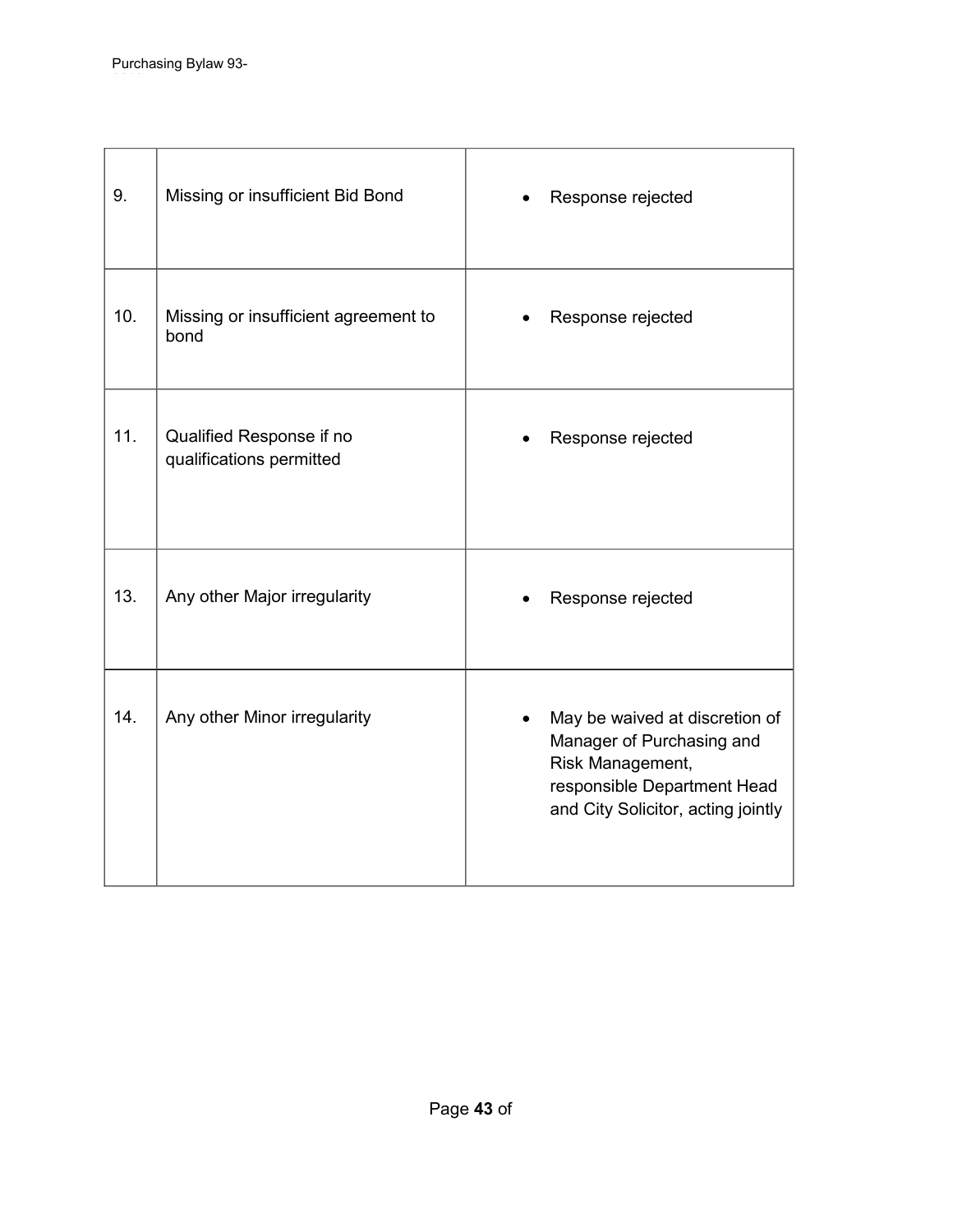# **Schedule C to Bylaw 93-2012 – Insurance**

**Requirements**

| <b>AGREEMENT/EVENT TYPE</b>                                              | <b>INSURANCE REQUIRED</b>                                                                                    |
|--------------------------------------------------------------------------|--------------------------------------------------------------------------------------------------------------|
| <b>Encroachment Agreement</b>                                            | \$2 million general liability                                                                                |
| <b>Subdivision Agreement</b>                                             | \$5 million general liability<br>\$5 million environmental pollution liability<br>\$2 million auto liability |
| <b>Consultant Agreement</b>                                              | \$2 million general liability<br>\$2 million professional errors and<br>omissions liability                  |
| Oversize/Overweight Load Agreement                                       | \$2 million general liability<br>\$2 million auto liability                                                  |
| Agreements of a general nature for<br>provision of goods and/or services | \$2 million general liability                                                                                |